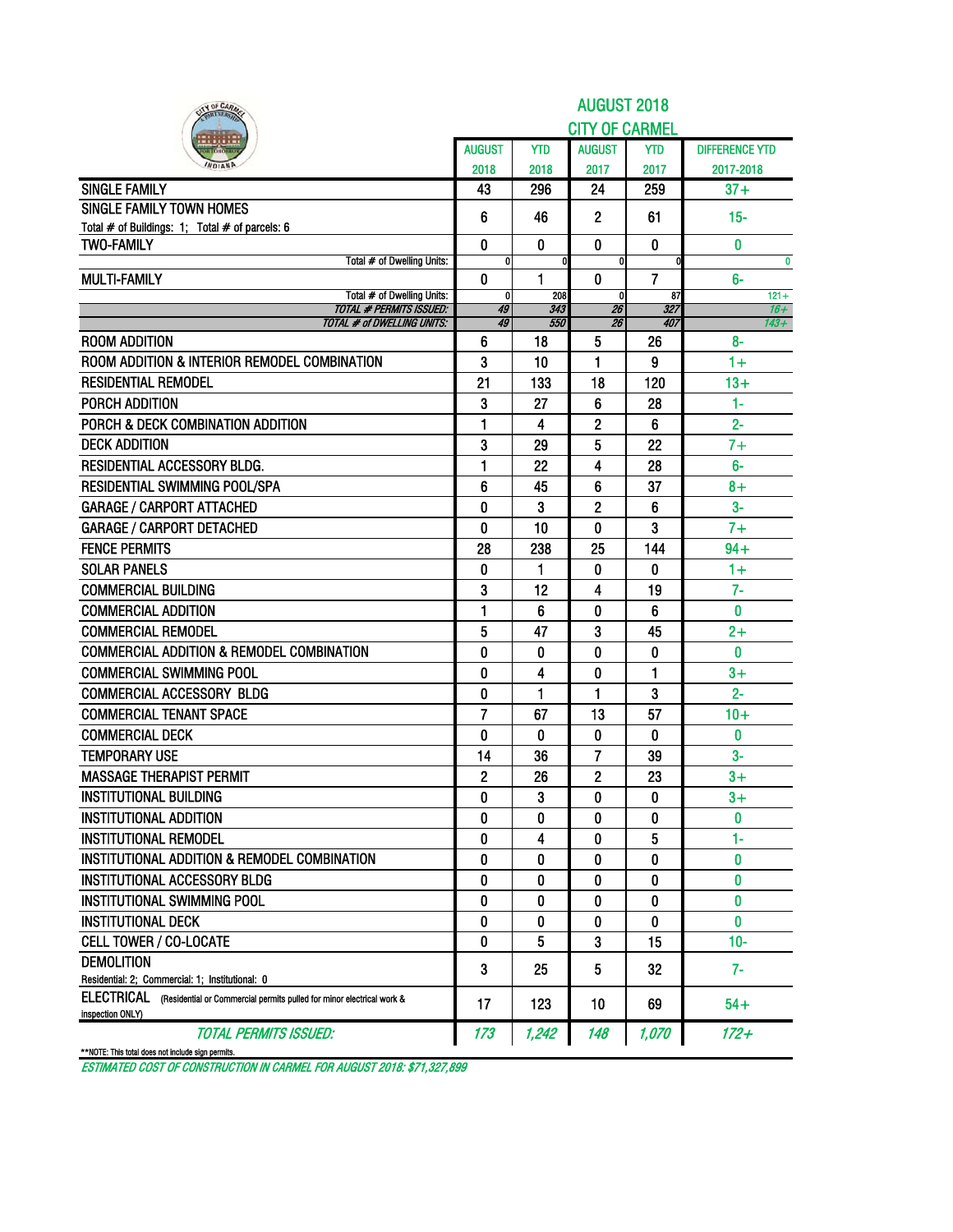# D.O.C.S. BUILDING PERMIT ACTIVITY AUGUST 2018

COMMERCIAL, INSTITUTIONAL, & MULTI-FAMILY - NEW STRUCTURES, ACCESSORY BUILDINGS, ADDITIONS, TENANT FINISHES,REMODELS, POOLS, DECKS (Institutional includes churches, schools & public libraries)

| <b>Type of Construction</b> |  |
|-----------------------------|--|
|                             |  |

## PERMITS ISSUED

**Total Permits Issued** 

| COMMERCIAL NEW STRUCTURE:<br>• Meijer Outlot Building C, 12751 Pennsylvania St.<br>• IU Health North Cancer Center, 11645 N. Meridian St.<br>• MetroNet Shelter, 30 $8th$ St. NW                                                                                                                                                                                                                                                                                                                                                                                                                                                                             |
|--------------------------------------------------------------------------------------------------------------------------------------------------------------------------------------------------------------------------------------------------------------------------------------------------------------------------------------------------------------------------------------------------------------------------------------------------------------------------------------------------------------------------------------------------------------------------------------------------------------------------------------------------------------|
| <b>COMMERCIAL ADDITION:</b><br>• Our Lady of Mount Carmel Church, 14596 Oak Ridge Rd.                                                                                                                                                                                                                                                                                                                                                                                                                                                                                                                                                                        |
| <b>COMMERCIAL TENANT FINISH / REMODEL:</b><br>• Carmel Senior Living, 13390 Illinois St. Unit 254<br>• Dr. Klapper, 11590 N. Meridian St. $#100$<br>$\bullet$ GEICO. 101 103 <sup>d</sup> St. W.<br>• F.E. Moran Security Solutions, 887 W. Carmel Dr.<br>• Weaver Fundraising, 10201 N. Illinois St.<br>• Carmel Senior Living, 13390 Illinois St. Unit 269<br>• Mercy Road Kitchen, 2381 Pointe Pkwy.<br>• Metal Mark, 211 W. Main St. $\#100$<br>• Bier Brewery, 13720 N. Meridian St.<br>• Sugar Creek Winery, 1111 W. Main St. #165<br>$\bullet$ Rosati's Pizza, 890 E. 116 <sup>th</sup> St.<br>• Windsor Retreat Unit Conversion, 1680 Lodgetree Cove |
| OOLILIEDOLLE OEDTIELO LTEO OE OOOLID LUOVILOOLIEI                                                                                                                                                                                                                                                                                                                                                                                                                                                                                                                                                                                                            |

## COMMERCIAL CERTIFICATES OF OCCUPANCY ISSUED

- Loren & Mari Mexican Grill, 2293 E. 116<sup>th</sup> St.
- *●* Windsor Retreat Unit Conversion, 1378 Wind Castle Trail
- Orbis Education, 11595 N. Meridian St. 8<sup>th</sup> Floor
- *●* Allegiant, 10201 N. Illinois St. #380
- *●* Village Green Apartments, 501 First Ave SE
- *●* Wellbrooke of Carmel, 12315 Pennsylvania St.
- Morgan Stanley Wealth Management, 800 E. 96<sup>th</sup> St. 1<sup>st</sup> and 4<sup>th</sup> Floor
- *●* Pies & Pints, 14550 Clay Terrace Blvd. #100
- Liberty Mutual Insurance, 450 E. 96<sup>th</sup> St. 4<sup>th</sup> Floor
- Bank of America, 510 E. 96<sup>th</sup> St. 2<sup>nd</sup> Floor
- *●* Indie Asset, 10585 N. Meridian St. #280
- *Presidio Carmel Tech Center, 12272 Hancock St. 1<sup>st</sup> Floor*
- *●* ATI Physical Therapy, 10485 N. Michigan Rd. #110 & #120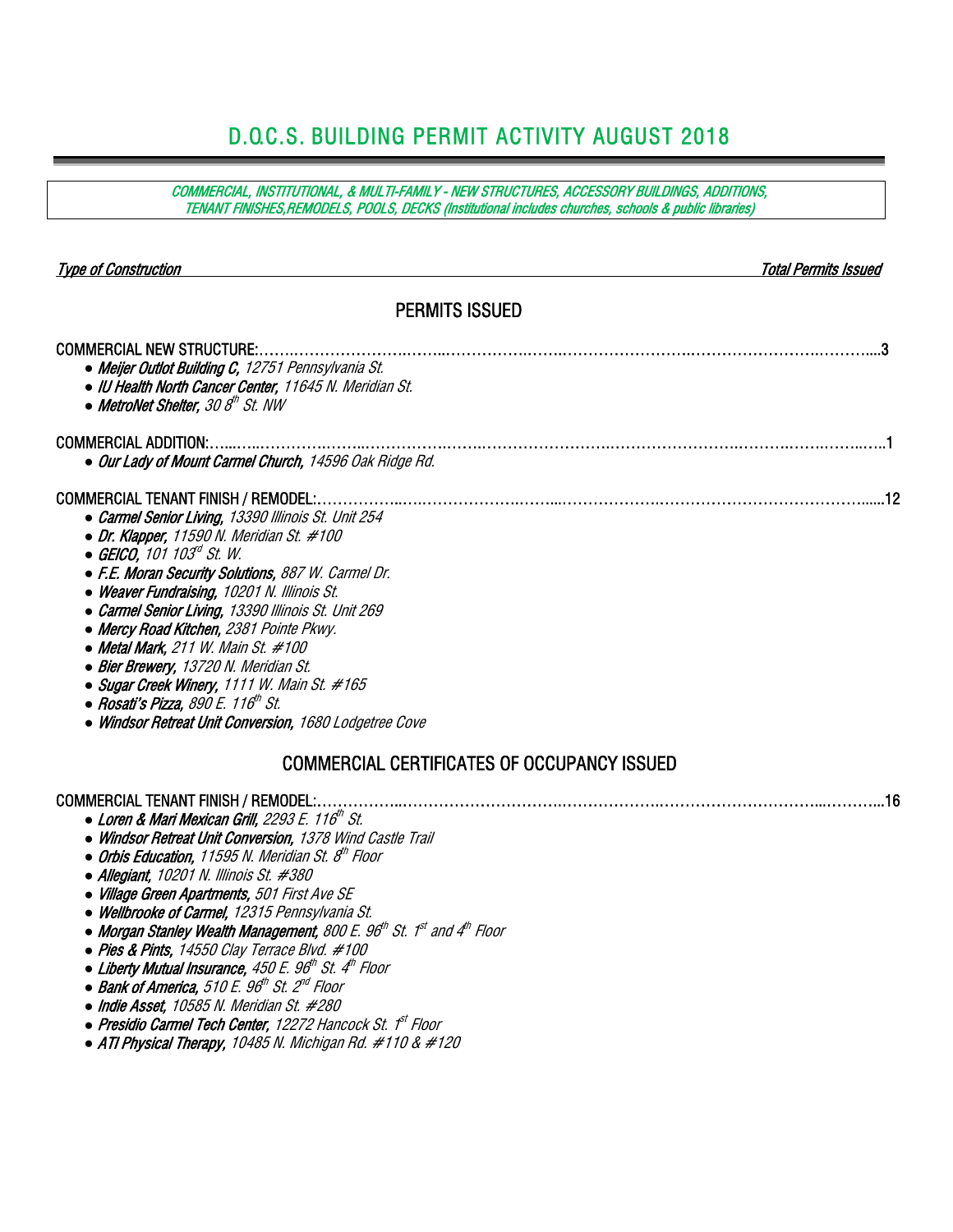# D.O.C.S. BUILDING & SIGN ACTIVITY AUGUST 2018

|                                       | <b>AUG 2018</b> | <b>AUG 2017</b> |
|---------------------------------------|-----------------|-----------------|
| TOTAL BUILDING PERMITS ISSUED:        | 173             | 148             |
| <b>TOTAL FENCE PERMITS ISSUED:</b>    | 28              | 25              |
| <b>TOTAL SIGN PERMITS:</b>            | 23              | 43              |
| BUILDING INSPECTIONS PERFORMED:       | 741             | 685             |
| <b>BUILDING PLAN REVIEWS:</b>         | 123             | 123             |
| PUBLIC REQUEST FOR INFORMATION (RFI): | 39              | 32              |

# D.O.C.S. NEWS AND NOTES AUGUST 2018

- *●* Todd Gillian, Nichole Speth and Daren Mindham attended the International Society of Arboriculture Annual Conference August 6-7 in Columbus, OH.
- *●* David Littlejohn, Adrienne Keeling, Mike Hollibaugh, Alexia Lopez, and Rachel Keesling attended the Indiana Bike and Walk Summit , which was held August 29-30 in Indianapolis.
- *●* 741 building inspections performed in August 2018 was the highest recorded total since June 2006 (774)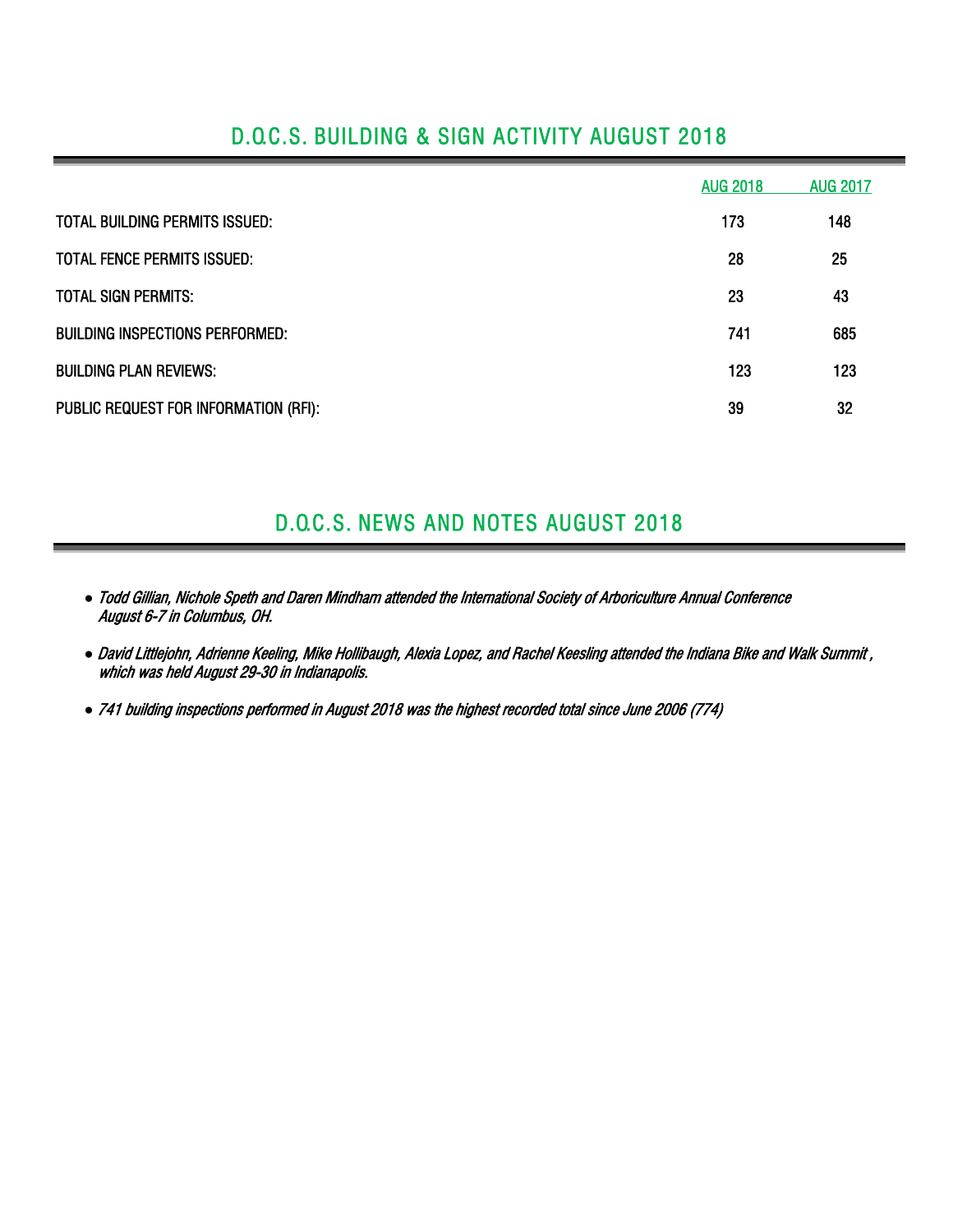# D.O.C.S. CODE ENFORCEMENT ACTIVITY AUGUST 2018

### CODE ENFORCEMENT TASK REPORT SUMMARY FOR AUGUST 2018

| <b>COMPLAINTS RECEIVED</b><br>EMAIL<br>"MY CARMEL" APP<br><b>PHONE</b><br>REFERRAL<br><b>STAFF</b><br><b>WALK-IN</b> | TOTAL:<br>8<br>10<br>13<br>0<br>37<br>0 | <b>INSPECTION STATISTICS</b><br>NEW CASES<br>INITIAL INSPECTIONS<br>ABATEMENT<br>INITIAL VIOLATION NOTICE<br><b>RE-INSPECTIONS</b><br>CLOSED CASES |             |        | TOTAL:<br>68<br>64<br>4<br>60<br>140<br>50 |
|----------------------------------------------------------------------------------------------------------------------|-----------------------------------------|----------------------------------------------------------------------------------------------------------------------------------------------------|-------------|--------|--------------------------------------------|
| <b>INSPECTIONS BY AREA</b>                                                                                           | <b>WEST</b>                             | <b>CENTRAL</b>                                                                                                                                     | <b>EAST</b> | TOTAL: |                                            |
| NEW CASES                                                                                                            | 14                                      | 30                                                                                                                                                 | 24          | 68     |                                            |
| INITIAL INSPECTIONS                                                                                                  | 16                                      | 17                                                                                                                                                 | 31          | 64     |                                            |
| <b>RE-INSPECTIONS</b>                                                                                                | 37                                      | 44                                                                                                                                                 | 59          | 140    |                                            |
| CLOSED CASES                                                                                                         | 16                                      | 20                                                                                                                                                 | 14          | 50     |                                            |

CODE ENFORCEMENT MONTHLY REPORT FOR AUGUST 2018

| <b>TYPE OF COMPLAINT/VIOLATION</b> | <b>NEW CASES</b> | <b>TYPE OF COMPLAINT/VIOLATION</b> | <b>NEW CASES</b> |
|------------------------------------|------------------|------------------------------------|------------------|
| BUILDING CODE VIOLATIONS           |                  | PROPERTY MAINTENANCE               | 14               |
| COMMERCIAL VEHICLE                 | 3                | RECREATIONAL VEHICLE               | 4                |
| <b>DUMPSTER</b>                    | 0                | RIGHT-OF-WAY OBSTRUCTION           |                  |
| <b>FARM ANIMALS</b>                |                  | <b>SIDEWALK</b>                    | 0                |
| <b>FENCE VIOLATION</b>             |                  | <b>SIGNS</b>                       | 164              |
| <b>GRASS OR WEEDS</b>              | 42               | TRASH/DEBRIS                       | 5                |
| <b>HOME OCCUPATION</b>             | 0                | UNSAFE BUILDING                    | 0                |
| NOISE REGULATIONS                  |                  | <b>JUNK VEHICLE</b>                | 4                |
| OPEN AND ABANDONED                 |                  | ZONING USE VIOLATIONS              |                  |
| OUTDOOR STORAGE                    |                  | <b>OTHER</b>                       |                  |
| PARKING IN LAWN/GREENBELT          | 6                | TOTAL                              | 246              |

FORECLOSURE MONITORING SUMMARY FOR AUGUST 2018

|                        | <b>COMPLAINTS RECEIVED</b> |                | TOTAL:      |               |
|------------------------|----------------------------|----------------|-------------|---------------|
|                        | NEW CASES                  |                | 4           |               |
|                        | INITIAL INSPECTIONS        |                | 4           |               |
|                        | ABATEMENT                  |                |             |               |
|                        | INITIAL VIOLATION NOTICE   |                |             |               |
|                        | RE-INSPECTIONS             |                | 51          |               |
|                        | CLOSED CASES               |                | 6           |               |
| FORECLOSURE STATISTICS | <b>WEST</b>                | <b>CENTRAL</b> | <b>EAST</b> | <b>TOTAL:</b> |
| NEW CASES              | 0                          |                | 4           |               |

INITIAL INSPECTIONS 0 0 4 4 RE-INSPECTIONS 5 25 21 51 CLOSED CASES 2 4 0 6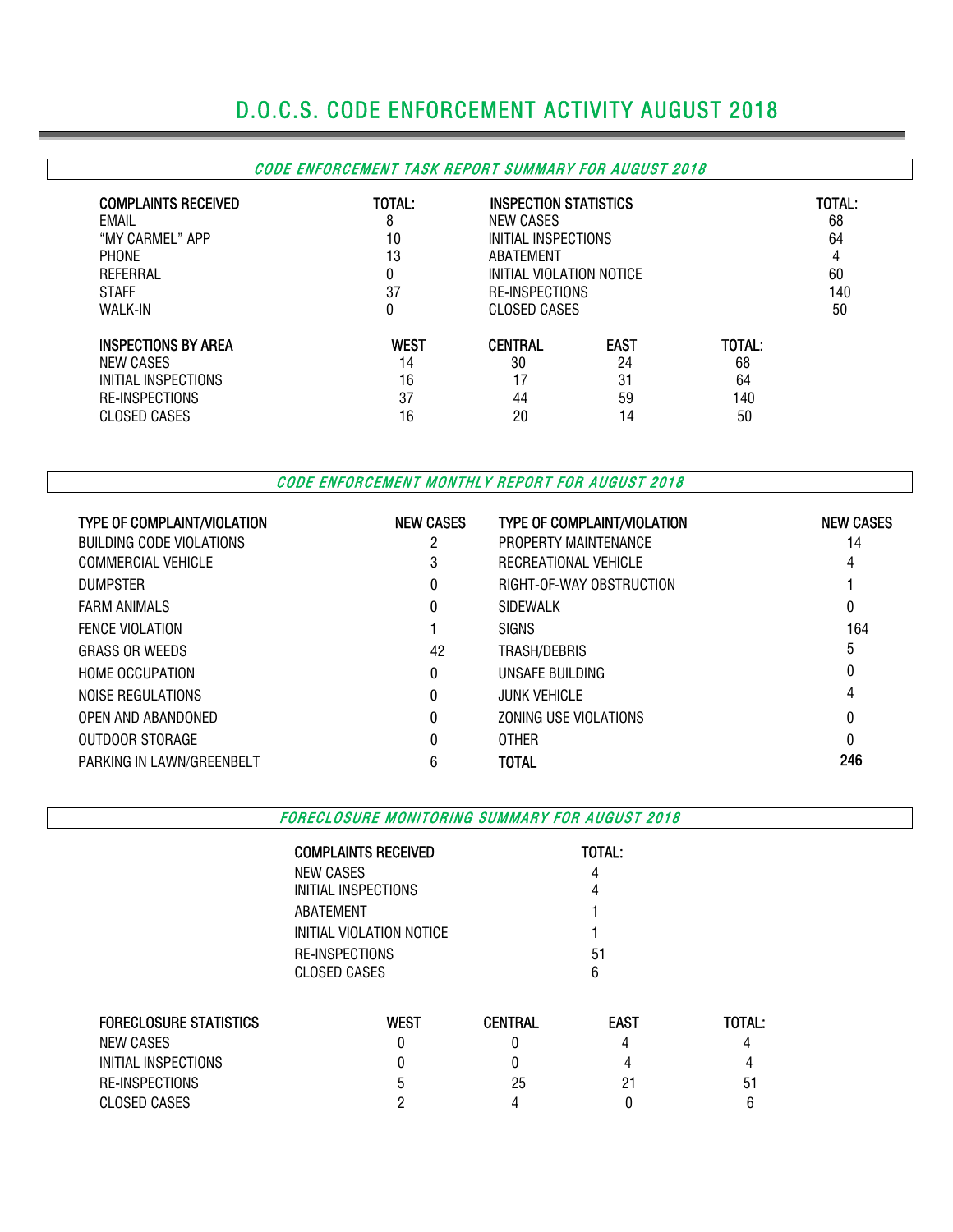# DEPARTMENT OF COMMUNITY SERVICES INCOME REPORT AUGUST 1-31, 2018



| <b><i>INDIANA</i></b><br><b>TRANSACTION TYPE:</b>                            | <b>TRANSACTIONS:</b> | <b>AMOUNT:</b>                 |
|------------------------------------------------------------------------------|----------------------|--------------------------------|
| BUILDING PERMITS: [Includes the fee for full Certificate of Occupancy (C/O)] | 120                  | \$<br>149,395.07               |
| <b>DEMOLITION PERMITS:</b>                                                   | 3                    | \$<br>528.00                   |
| <b>LATE FEES:</b>                                                            | 0                    | \$                             |
| <b>MASSAGE THERAPIST PERMITS/RENEWALS:</b>                                   | 3                    | \$<br>60.00                    |
| RE-INSPECTION, ADDITIONAL INSPECTION, AND/OR TEMPORARY C/O:                  | 52                   | \$<br>8,343.00                 |
| PLAN AMENDMENT: (Commercial / Institutional)                                 | 0                    | \$<br>$\overline{\phantom{0}}$ |
| PLAN AMENDMENT: (Residential)                                                | 0                    | \$                             |
| <b>SPECIAL EVENT PERMITS:</b>                                                | 5                    | \$<br>876.00                   |
| TEMPORARY USE PERMITS/EXTENSIONS:                                            | 6                    | \$<br>2,118.00                 |
| <b>APPEALS:</b>                                                              | 0                    | \$                             |
| <b>DUPLICATE PLACARDS:</b>                                                   | 3                    | \$<br>57.75                    |
| <b>FENCE PERMITS:</b>                                                        | 22                   | \$<br>1,122.00                 |
| FENCE LIABILITY WAIVER: (Paid to Hamilton County)                            | 26                   | \$<br>728.00                   |
| <b>ABATEMENT:</b>                                                            | 0                    | \$                             |
| ADLS:                                                                        | 0                    | \$                             |
| <b>ADLS AMENDMENT:</b>                                                       | 0                    | \$                             |
| <b>COMMITMENT AMENDMENT:</b>                                                 | 0                    | \$<br>$\blacksquare$           |
| <b>DEVELOPMENT PLAN:</b>                                                     | 0                    | \$                             |
| <b>DEVELOPMENT PLAN AMENDMENT:</b>                                           | $\mathbf{0}$         | \$                             |
| <b>HPR REVIEW:</b>                                                           | 0                    | \$                             |
| <b>ORDINANCE AMENDMENT:</b>                                                  | $\mathbf 0$          | \$                             |
| <b>PLAT VACATE:</b>                                                          | 0                    | \$                             |
| <b>PRIMARY PLAT:</b>                                                         | 1                    | \$<br>7,838.00                 |
| PRIMARY PLAT AMENDMENT:                                                      | $\mathbf{0}$         | \$                             |
| <b>PUD ORDINANCES:</b>                                                       | 0                    | \$                             |
| <b>REZONE:</b>                                                               | 0                    | \$                             |
| <b>ADDITIONAL WAIVER:</b>                                                    | 0                    | \$                             |
| <b>SDR SITE PLAN REVIEW:</b>                                                 | 0                    | \$                             |
| <b>SECONDARY PLAT/REPLAT:</b>                                                | $\overline{2}$       | \$<br>954.00                   |
| <b>SUBDIVISION WAIVER:</b>                                                   | $\boldsymbol{0}$     | \$                             |
| <b>MISC. ZONING WAIVER:</b>                                                  | $\mathbf{0}$         | \$                             |
| TAC ONLY:                                                                    | 0                    | \$                             |
| <b>DEVELOPMENT STANDARDS VARIANCE:</b>                                       | 10                   | \$<br>7,117.00                 |
| <b>HEARING OFFICER REVIEW:</b>                                               | 4                    | \$<br>1,951.00                 |
| SPECIAL EXCEPTION VARIANCE:                                                  | $\bf{0}$             | \$                             |
| SPECIAL USES: (Includes Special Use Amendments)                              | $\pmb{0}$            | \$                             |
| <b>USE VARIANCE:</b>                                                         | $\overline{c}$       | \$<br>3,560.00                 |
| <b>SIGN PERMITS:</b>                                                         | 24                   | \$<br>5,265.14                 |
| ZONING DETAILS/LETTER:                                                       | 6                    | \$<br>721.00                   |
| PARK & RECREATION IMPACT FEE (PRIF):                                         | 43                   | \$<br>118,643.00               |
| <b>TOTALS:</b>                                                               |                      |                                |
| <b>GENERAL FUND #101:</b>                                                    |                      | \$<br>190,633.96               |
| PRIF ACCOUNT # 106:                                                          |                      | \$<br>118,643.00               |
| <b>UTILITY FEES:</b> (Sewer/Water permits)                                   |                      | \$<br>169,270.00               |
| <b>TOTAL DEPOSIT:</b>                                                        |                      | \$<br>478,546.96               |
| Last Month's General Fund Deposit:                                           |                      | \$<br>140,126.51               |
| Last Month's Total Deposit:                                                  |                      | \$<br>331,540.51               |
|                                                                              |                      |                                |

NOTE: Receipts were deposited for 23 business days this month.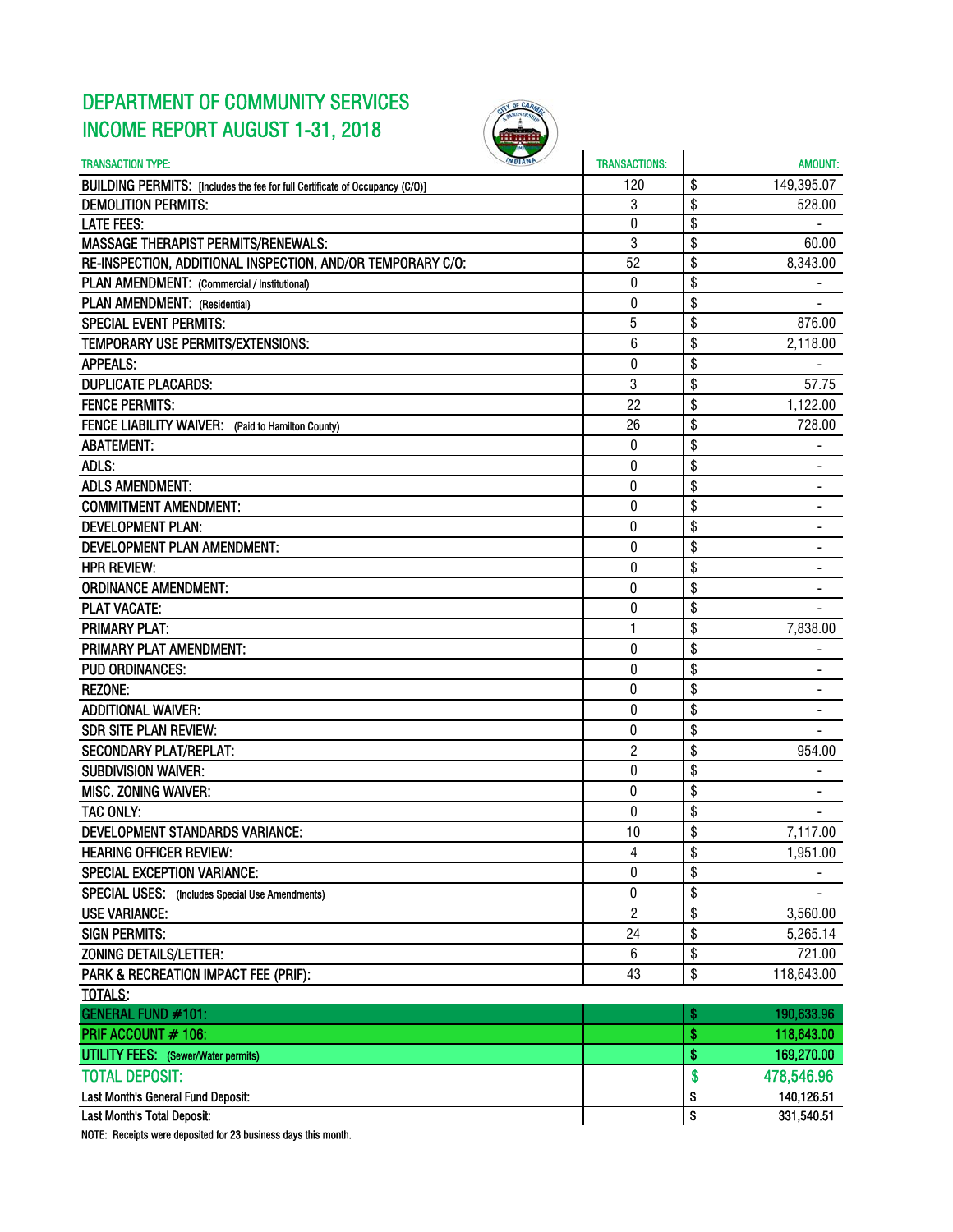### Date: 9/4/2018

**Status(Stat Column) codes mean: O=Open/incomplete; C=Closed/completed (includes completed permits where C/O's are not issued-like demolition or separate electrical permits); E=Expired-project may or may not have been completed, but no inspections have been scheduled. V=VOID-Permit voided.**

| Issue<br>Date | Statu: | Permi<br>NO         | Subdiv Name                                          | <b>Property Address</b>           | Permit Type Description                               | Estimated<br>Cost of<br>Construction | Sq Ft      | <b>Contractor Name</b>                                | <b>Contractor Address</b>                                 | Cont.City                         | Cont<br>State | Cont.<br>Zip  | Cont.Phone     | Propety Owner (as listed<br>per applicant)            | Owner Adrs                           | Owner City            | Owner<br>State | Owner<br>Zip   |
|---------------|--------|---------------------|------------------------------------------------------|-----------------------------------|-------------------------------------------------------|--------------------------------------|------------|-------------------------------------------------------|-----------------------------------------------------------|-----------------------------------|---------------|---------------|----------------|-------------------------------------------------------|--------------------------------------|-----------------------|----------------|----------------|
| 08/01/18      |        | 18050046            |                                                      | 13390 ILLINOIS ST                 | <b>COMMERCIAL REMODE</b>                              | \$30,000                             | 1.600      | NYEART, CLINTON                                       | 4600 S SYRACUSE ST 11TH FLOOF                             | DENVER                            | CO.           | 0237          | 303) 360-8812  | <b>K CARMEL</b>                                       | 00 SPRUCE ST #20                     | DENVER                |                | 80230          |
|               |        | 18050115            |                                                      | 13390 ILLINOIS ST                 | COMMERCIAL REMODEL                                    | \$30,000                             | 1.600      | NYEART, CLINTON                                       | 4600 S SYRACUSE ST 11TH FLOOR                             | <b>ENVER</b>                      | CO            | 80237         | (303) 360-8812 | <b>K CARMEL</b>                                       | 200 SPRUCE ST #200                   | DENVER                | CO             | 80230          |
|               |        | 18060064            |                                                      | 14596 OAK RIDGE RD                | COMMERCIAL ADDITION                                   | \$200,000                            | 294        | <b>RE CONSTRUCTION</b>                                | 233 E 175TH ST                                            | VESTEIELD                         |               | 46074         | 317) 896-1100  | OMAN CATHOLIC DIOCESE OF LAFA                         | 20 BOX 260                           | <b>AFAYFTTF</b>       |                | 47902          |
|               |        | 8070010             |                                                      | 9624 DAY DR                       | <b>DEMOLITION</b>                                     | SQ.                                  |            | DERSON COMMERCIAL GROUP                               | 1425 W SOUTH ST #100                                      | NDIANAPOLIS                       |               | 6225          | (317) 889-3800 | OOD LEXUS RE LLC                                      | 820 ASSOCIATION CT                   | <b>INDIANAPOLIS</b>   |                | 46280          |
|               |        | 18070139            | JACKSON'S GRANT ON WILLIAMS CR                       | 521 DYLAN DR                      | RESIDENTIAL SINGLE FAMILY DWELLING                    | \$550,000                            | 4.163      | HOMES BY MCKENZIE                                     | 4631 LISBORN DR                                           | <b>ARMEL</b>                      |               | 46033         | 317) 574-7616  | <b>IOMES BY MCKENZIE</b>                              | 631 LISBORN DR                       | CARMEL                |                | 46033          |
|               |        | 8070155             | WOODSIDE AT WEST CLAY                                | 13747 SOUNDVIEW PLACE             | RESIDENTIAL SINGLE FAMILY DWELLING                    | \$467,000                            | 4.857      | DAVID WEEKLEY HOMES                                   | 9310 NORTH MERIDIAN STREET, STE 100                       | NDIANAPOLIS                       |               | 16260         | 317) 669-8604  | DAVID WEEKLEY HOMES                                   | 310 NORTH MERIDIAN STREET, STE       | <b>INDIANAPOLIS</b>   |                | 46260          |
|               |        | 8070173             | <b>NOODS AT SHELBORNE THE</b>                        | 3321 SHELBORNE WOODS PKWY         | RESIDENTIAL SINGLE FAMILY DWELLING                    | \$652,000                            | 7.253      | PULTE HOMES OF INDIANA                                | 1590 N MERIDIAN ST #530                                   | ARMEI                             |               | 6032          | 17) 575-2350   | <b>JLTE HOMES</b>                                     | 590 MERIDIAN ST N #530               | ARMF:                 |                | 46032          |
|               |        | 18070183            | THE GROVE AT THE LEGACY                              | 7077 ANTIQUITY DR                 | RESIDENTIAL SINGLE FAMILY DWELLING                    | \$3,485,850                          | 3.176      | PYATT BUILDERS                                        | 168 W CARMEL DR                                           | ARMEI                             |               | 16033         | (317) 981-0211 | M DEVELOPMENT HOLDINGS                                | 68 W CARMEL DI                       | CARMEL                |                | 46032          |
|               |        | 18070216            | RIDGE AT HAYDEN RUN, THE                             | 3038 WINDY KNOLL LN               | RESIDENTIAL REMODEL                                   | \$31,000                             | 1,024      | <b>ENTENNIAL CONSTRUCTION</b>                         | 940 3RD AVE SW                                            | ARMEL                             |               | 46032         | 317) 848-7634  | CKELBARGER, JOSEPH D & JESSICA L                      | 038 WINDY KNOLL LN                   | CARMEL                |                | 46074          |
|               |        | 8080001             |                                                      | 271 MERCHANTS SQUARE DR           | ELECTRICAL PERMIT/INSPECTION                          | \$0                                  | $^{\circ}$ | AVID ELECTRIC SERVICE                                 | 6013 N COLLEGE AVE                                        | NDIANAPOLIS                       |               | 16220         |                | AMCO GERSHENSON INC                                   | 1500 NORTHWESTERN HWY STE 30         | 0 FARMINGTON<br>HII I |                | 48334          |
|               |        | 18080003            | <b>COLLEGE MEADOWS</b>                               | 10206 CARROLLTON AVE              | FENCE PERMIT/INSPECTION                               | SQ.                                  | $\Omega$   | <b>MICHAEL RATCLIFF</b>                               | 463 OLD MOORE RD                                          | <b>ARTINSVILLE</b>                |               | 16151         |                | IU, JU FANG                                           | 0206 CARROLLTON AVE                  | <b>INDIANAPOLIS</b>   |                | 46280          |
|               |        | 8080004             |                                                      | 14003 BROOKSTONE DR               | FENCE PERMIT/INSPECTION                               | \$0                                  | $\Omega$   | ULLSEYE FENCE DESIGN INC                              | PO BOX 941                                                | <b>IOBLESVILLE</b>                |               | 16061-0941    | 317) 774-0197  | <b>ASTMAN, WILLIAM &amp; BRANDY</b>                   | 4003 BROOKSTONE DR                   | CARMEL                |                | 46032          |
|               |        | 18080005            | <b>BROOKSHIRE VILLAGE</b>                            | 4721 BISHOPSGATE                  | FENCE PERMIT/INSPECTION                               | \$0                                  | $\Omega$   | MERIFENCE                                             | 4340 HULL STREET                                          | NDIANAPOLIS                       |               | 16226         |                | <b>BROWER, WILMA</b>                                  | <b>4721 BISHOPSGATE DR</b>           | CARMEL                |                | 46033          |
|               |        | 18080050            | CARMEL MEADOWS                                       | 751 E MAIN ST                     | FENCE PERMIT/INSPECTION                               | \$0                                  |            | <b>ENCE EXPRESS</b>                                   | 14214 CALMING WATERS                                      | <b>ISHERS</b>                     |               | 6037          |                | <b>FST. RHONDA</b>                                    | O BOX 490                            | CARMEL                |                | 46032          |
| 08/02/18      |        | 18070018            |                                                      | 330 NW FIRST AVE                  | RESIDENTIAL SINGLE FAMILY DWELLING                    | \$900,000                            | 7818       | OLD TOWN DESIGN                                       | 1132 S RANGELINE RD STE 200                               | ARMFI                             |               | 46032         | 317) 626-8486  | TANTON, BRIAN KEITH & TRACEY OCHS                     | <b>19 2ND AVE SW</b>                 | CARMEL                |                | 46032          |
|               |        | 8070029             | THE MEADOWS AT THE LEGACY                            | 14092 LARSON DRIVE                | RESIDENTIAL SINGLE FAMILY DWELLING                    | \$400,000                            | 5,938      | CALATLANTIC HOMES                                     | 9025 NORTH RIVER RD. SUITE 100                            | NDIANAPOLIS                       |               | 16240         | (317) 846-2783 | <b>CALATI ANTIC HOMES</b>                             | 025 NORTH RIVER RD. SUITE 100        | INDIANAPOLIS          |                | 46240          |
|               |        | 18070033            |                                                      | WORK DONE IN CLIENTS              | MASSAGE THERAPIST PERMIT                              | \$0                                  |            | AI FY AMBER                                           | 13237 N ETNA                                              | AMBY:                             |               | 46113         | 317) 460-3491  | ELF OWNED BUSINESSS                                   | <b>/ORK DONE IN CLIENTS HOMES</b>    | CARMEL                |                | 46032          |
|               |        | 18070158            |                                                      | 11590 N MERIDIAN ST #100          | COMMERCIAL TENANT FINISH                              | \$200,000                            | 3.885      | TI CONSTRUCTION LLC                                   | 1016 3RD AVE SW #200                                      | <b>APMEI</b>                      |               | 46032         | 317) 573-6052  | <b>IDELITY OFFICE BLDG II, LF</b>                     | 1711 N PENNSYLVANIA ST. #200         | CARMEI                |                | 46032          |
|               |        | 8080012             |                                                      | 1225 HERITAGE VIEW                | ELECTRICAL PERMIT/INSPECTION                          | \$0                                  | $\Omega$   | HITES ELECTRICAL                                      | 1235 W 146TH ST                                           | ARMEL                             |               | 6158          |                | <b>IRKPATRICK MANAGEMEN</b>                           | 702 KIRKPATRICK WAY                  | NDIANAPOLIS           |                | 46221          |
|               |        | 18080014            |                                                      | 403 HERITAGE VIEW LANE            | ELECTRICAL PERMIT/INSPECTION                          | \$0                                  | $\Omega$   | <b>VHITES ELECTRICAL</b>                              | 1235 W 146TH ST                                           | <b>ARMEL</b>                      |               | 46158         |                | <b>(IRKPATRICK MANAGEMENT</b>                         | <b>702 KIRKPATRICK WAY</b>           | <b>INDIANAPOLIS</b>   |                | 46221          |
|               |        | 8080015             | VILLAGE OF WESTCLAY                                  | 1785 MILFORD ST                   | ELECTRICAL PERMIT/INSPECTION                          | \$0                                  |            | & D LIGHTING                                          | 5635 HICKORY RD                                           | NDIANAPOLIS                       |               | 6239          | 317) 414-8056  | MITH, KARL & ILENE                                    | 785 MILOFRD STREET                   | CARMEI                |                | 46032          |
|               |        | 8080019             | THE MEADOWS AT THE LEGACY                            | 920 JOHN DICKINSON DR             | <b>ENCE PERMIT/INSPECTION</b>                         | S <sub>0</sub>                       |            | RAPER CONSTRUCTION                                    | 113 PEBBLE BEACH DR                                       | ARME                              |               | 6032          |                | UNNANE, RYAN & STACIA                                 | 920 JOHN DICKINSON DR                | <b>ARMEL</b>          |                | 46033          |
| 08/03/18      |        | 18060176            |                                                      | WORK DONE IN CLIENTS              | MASSAGE THERAPIST PERMIT                              | \$0                                  |            | UNN, JUSTAN E                                         | 19131 GOLDEN MEADOW WAY                                   | <b>JOBLEVILLE</b>                 |               | 46060         |                | <b>SELF OWNED BUSINESSS</b>                           | VORK DONE IN CLIENTS HOMES           | CARMEL                |                | 46032          |
|               |        | 18070188            | VILLAGE OF WESTCLAY                                  | 1943 TROWBRIDGE HIGH ST           | RESIDENTIAL SWIMMING POOL                             | \$60,000                             | 1,100      | PERMA POOLS                                           | 5245 ELMWOOD AVE                                          | NDIANAPOLIS                       |               | 6203          | (317) 782-9956 | <b>IOLLINGSWORTH, BILL &amp; TERESA</b>               | 943 TROWBRIDGE HIGH ST               | CARMEL                |                | 46032          |
| 08/06/18      |        | 18060015            | <b>MOHAWK CROSSING</b>                               | 4973 LIMBERI OST TRCE             | RESIDENTIAL ADDITION-ROOM(S)                          | \$15,000                             | 130        | MILLER, RICHARD & KERRIE                              | 4973 LIMBERI OST TRACE                                    | ARMEL                             |               | 46033         |                | MILLER, RICHARD & KERRIE                              | 973 LIMBERI OST TRACE                | CARMEL                |                | 46033          |
|               |        | 8080024             | JACKSON'S GRANT ON WILLIAMS CR                       | 12026 HORRY HORSE DRIV            | FENCE PERMIT/INSPECTION                               | <b>co</b>                            |            | <b>FORDABLE FENCE BUILDERS</b>                        | 6023 E 26TH ST                                            | NCIANAPOLIS                       |               | 16219         |                | <b>ALDWIN BRUCE &amp; DEBBIE</b>                      | 4493 TWIN OAKS DR                    | CARMEL                |                | 46032          |
| 08/07/18      |        | 18060071            | <b>BUCKHORN ESTATES</b>                              | 14040 BROOKSTONE DR               | <b>DEMOLITION</b>                                     | \$0                                  |            | <b>RAZINI, TOM</b>                                    | 1349 CASCO BAY CIRCLE                                     | <b>ICERO</b>                      |               | 16034         | (317) 376-3298 | <b>IGNOT LEROY</b>                                    | 4040 BROOKSTONE DR                   | CARMEL                |                | 46032          |
|               |        | 8070146             |                                                      | 101 103 ST W - FIRST FLOOR        | COMMERCIAL TENANT FINISH                              | \$3,000,000                          | 50,000     | <b>RAND CONTRACTING, LLC</b>                          | 802 E 86TH ST                                             | <b>VDIANAPOLIS</b>                |               | 6240          | 317) 552-2301  | ARMEL INDY PROPERTIES, LLC                            | <b>150 ROXBURY DR N</b>              | <b>BEVERLY HILLS</b>  |                | 90210          |
|               |        | 8070172             | HUNTER'S GLEN H P F                                  | 538 HUNTERS DR                    | <b>RESIDENTIAL REMODEL</b>                            | \$1,900                              | 100        | ONE NASTEV MAHOGANY, INC                              | <b>4564 BAYBERRY LANE</b>                                 | <b>IONSVILLE</b>                  |               | 6077          | 317) 439-0485  | <b>JBENICEK, DAVID</b>                                | 38 HUNTERS DR. UNIT                  | CARMEL                |                | 46032          |
|               |        | 18070176            |                                                      | 1217 S RANGE LINE RD              | TEMPORARY USE SPECIAL EVENT                           | \$0                                  | $\Omega$   | ROGER LIMITED PTN I REAL ESTA 1014 VINE ST            |                                                           | <b>INCINNATI</b>                  |               | 5202          |                | ROGER-CENTRAL                                         | 5960 CASTLEWAY WEST DR               | <b>INDIANAPOLIS</b>   |                | 46258          |
|               |        | 18070184            | <b>35B THE GROVE AT THE LEGACY</b>                   | 7083 ANTIQUITY DR                 | RESIDENTIAL SINGLE FAMILY DWELLING                    | \$365,770                            | 2,672      | PYATT BUILDERS                                        | 168 W CARMEL DR                                           | :ARMFI                            |               | 6033          | 317) 981-0211  | M DEVELOPMENT HOLDINGS                                | 68 W CARMEL DR                       | CARMEL                |                | 46032          |
|               |        | 8070211             |                                                      | 4443 E MAIN ST                    | RESIDENTIAL PORCH ADDITION                            | \$2,500                              | 434        | AUCETT, JOSEPH W                                      | 4443 E MAIN ST                                            | ARMFI                             |               | EEOA          |                | <b>AUCETT, JOSEPH W</b>                               | 35 EMERSON RD                        | <b>CARMEL</b>         |                | 46032          |
|               |        | 8080025             | <b>ORCHARD PARK</b>                                  | 10170 ORCHARD PARK DR             | ELECTRICAL PERMIT/INSPECTION                          | \$0                                  | $\Omega$   | UNN, JEFF                                             | 722 MAPLE LN                                              | VESTFIELD                         |               | 46074         | (317) 716-7742 | VHITE, JOHN                                           | 0170 ORCHARD PARK DR W               | INDIANAPOLIS          |                | 46280          |
|               |        | 18080033            | <b>HEATHER KNOLL</b>                                 | 14463 HEATHER KNOLL PKWY          | FENCE PERMIT/INSPECTION                               | \$0                                  | $\Omega$   | <b>VDY'S FINEST FENCE</b>                             | 2334 S CALIFORNIA ST                                      | <b>VDIANAPOLIS</b>                |               | 46260         | 317) 797-1890  | OURTNEY, WILLIAM                                      | 4463 HEATHER KNOLL PKWY              | CARMEL<br>CARMEL      |                | 46033          |
|               |        | 18080034            | WEDGEWOOD                                            | 782 WEDGEWOOD DF                  | FENCE PERMIT/INSPECTION                               | \$0                                  | $\Omega$   | <b>NDY'S FINEST FENCE</b>                             | 2334 S CALIFORNIA ST                                      | NDIANAPOLIS                       |               | 16260         | (317) 797-1890 | LEMING, SCOTT & KRISTIN                               | 82 WEDGEWOOD LN                      |                       |                | 46033          |
|               |        | 8080038             |                                                      | 4802 F MAIN ST                    | ELECTRICAL PERMIT/INSPECTION                          | so.                                  |            | ORPHEY CONSTRUCTION, INC                              | 1499 N SHERMAN DR                                         | NDIANAPOLIS                       |               | 6201          | 317) 356-9250  | TY OF CARMEL                                          | ONE CIVIC SQUARE                     | CARMEL                |                | 46032          |
| 08/08/18      |        | 18050060<br>8070157 | <b>COOL CREEK ESTATES</b><br><b>BROOKSHIRE NORTH</b> | 1035 RIDGE CT<br>12997 ANDOVER DR | <b>FENCE PERMIT/INSPECTION</b><br>RESIDENTIAL REMODEL | \$0<br>\$63,333                      | 339        | USY AS A BEE                                          | 5006 EMERSON CT S DR                                      | <b>VDIANAPOLIS</b><br>NDIANAPOLIS |               | 46040         | 317) 352-9022  | RODNIK, CHRISTOPHER M & AMANDA S                      | 035 RIDGE CT                         | CARMEL<br>CARMEL      |                | 46033<br>46033 |
|               |        | 18070204            | CARMEL SCIENCE AND TECHNOLOGY                        | 887 W CARMEL DR                   | COMMERCIAL TENANT FINISH                              | \$400,000                            | 7.733      | IFESTYLE GROUP, THE<br><b>UILDSMART CONSTRUCTION.</b> | 6230 SOUTHEASTERN AVE<br>C 230 N RANGELINE RD             | ARMEI                             |               | 6203<br>46032 | (773) 842-2124 | <b>IOFACKER, ERICH &amp; JENNE</b><br>INDEX NOTION CO | 2997 ANDOVER DRIV<br>136 W CARMEL DF | CARMEL                |                | 46032          |
|               |        | 8070209             | OVERTURE. THE                                        | 12670 OVERTURE DR                 | RESIDENTIAL ADDITION AND REMODEI                      | \$128,265                            | 216        | <b>HAMILTON HOMES</b>                                 | 8501 BASH ST STE 1100                                     | ARMEI                             |               | 46250         |                | REDRICK, RONALD                                       | 2670 OVERTURE DR                     | CARMEL                |                | 46033          |
|               |        | 18070210            | PLUM CREEK VILLAGE                                   | 12375 ST ARMANDS CIR              | <b>RESIDENTIAL REMODEL</b>                            | \$29,000                             | 160        |                                                       | FAIRCHILD SERVICES GROUP LLC 3185 N SHADELAND AVE STE 200 | <b>VDIANAPOLIS</b>                |               | 46226         | 317) 432-6758  | VESSEL, BETTY                                         | 2375 SAINT ARMANDS CIRCLE            | CARMEL                |                | 46033          |
| 08/09/18      |        | 8070066             | <b>CASS ESTATES</b>                                  | 11451 MEARS DR                    | <b>RESIDENTIAL REMODEL</b>                            | \$28,000                             | 1.289      | HEELINGTON, JOHNNY                                    | <b>6750 WASHINGTON STE</b>                                | VDIANAPOLIS                       |               | 6219          | 317) 504-7209  | <b>RUPAKER, JAY &amp; MANGU</b>                       | 1451 MEARS DR                        | CARMEL                |                | 46033          |
|               |        | 1807008             | <b>NFWARK</b>                                        | 141 UTE DR                        | RESIDENTIAL SINGLE FAMILY DWELLING                    | \$578,708                            | 5.685      | <b>VEDGEWOOD BUILDING COMPAN 32 1ST ST NE</b>         |                                                           | ARMEI                             |               | 46032         | 317) 669-6315  | <b>EDGEWOOD REAL ESTATE PARTNERS</b>                  | 32 E 1ST AVE NE                      | CARMEL                |                | 46032          |
|               |        | 18070097            | <b>GRANDIN HALL</b>                                  | 5495 S GRANDIN HALL CIR           | RESIDENTIAL SWIMMING POOL                             | \$50,000                             | 1,176      | MUD SLINGER POOL                                      | 5575 ELMWOOD AVE., #D                                     | <b>NDIANAPOLIS</b>                |               | 16203         | 317) 650-5131  | INN, DONNIE H JR & SANDRA DAWN                        | 5495 GRANDIN HALL CIR S              | CARMEL                |                | 46033          |
|               |        | 18070133            |                                                      | <b>626 S RANGE LINE RD</b>        | TEMPORARY USE SPECIAL EVENT                           | \$0                                  | $\Omega$   | CHOOL OF ROCK                                         | 626 S. RANGE LINE RD.                                     | ARMEI                             |               | 6032          | 317) 538-5097  | AWHEAD, JESS                                          | <b>22 S RANGE LINE RD</b>            | CARMEL                |                | 46032          |
|               |        | 18070160            | JACKSON'S GRANT ON WILLIAMS CR                       | 1228 SKYTAG DR                    | RESIDENTIAL SINGLE FAMILY DWELLING                    | \$500,000                            | 5.774      | SIGMA BUILDERS, LLC                                   | 4630 LISBORN DRIVI                                        | ARMEI                             |               | 46032         |                | SIGMA BUILDERS, LLO                                   | <b>4630 LISBORN DRIVE</b>            | CARMEL                |                | 46032          |
|               |        | 8070203             | SHELBORNE PARK                                       | <b>BECKWITH DR</b>                | <b>GROUND SIGN TEMPORARY</b>                          | \$0                                  | 26         | <b>IGN CRAFT INDUSTRIES</b>                           | 8816 CORPORATION DRIVE                                    | <b>VDIANPOLIS</b>                 |               | 6256          |                | HELBORNE PARK HOA                                     | 3323 BECKWITH DR                     | WESTFIELD             |                | 40674          |
|               |        | 8070227             |                                                      | 12011 HOOVER RD                   | RESIDENTIAL SINGLE FAMILY DWELLING                    | \$2,000,000                          | 13.885     | ONES BUILDING GROUP                                   | P.O. BOX 3741                                             | ARMF                              |               | 6082          | 317) 538-0887  | ENDERSON, ALAN                                        | 2011 HOOVER RD                       | CARMEL                |                | 46032          |
|               |        | 8080054             | <b>KINGS MILL</b>                                    | 10636 JEWEL LN                    | FENCE PERMIT/INSPECTION                               | \$0                                  |            | ULLSEYE FENCE DESIGN INC                              | PO BOX 941                                                | NOBLESVILLE                       |               | 16061-0941    | (317) 774-0197 | OSSLER, DAVID & LINDSEY                               | 10636 JEWEL LN                       | CARMEL                |                | 46032          |
|               |        | 18080064            | <b>FLAIR NORTH</b>                                   | 210 MEADOW LN                     | ELECTRICAL PERMIT/INSPECTION                          | \$n                                  |            | OHNSON, RANDY                                         | 310 CONCORD LANE                                          | ARMEL                             |               | 16032         |                | UCAS, DON                                             | 1595 N MERIDIAN ST                   | CARMEL                | IN             | 46032          |
|               |        |                     |                                                      |                                   |                                                       |                                      |            |                                                       |                                                           |                                   |               |               |                |                                                       |                                      |                       |                |                |
|               |        |                     |                                                      | <b>Total Permits: 176</b>         |                                                       |                                      |            | <b>Total Estimated Cost of Construction:</b>          | \$71,327,899.00                                           |                                   |               |               | Total Sq.Ft.:  | 483.318                                               |                                      |                       |                |                |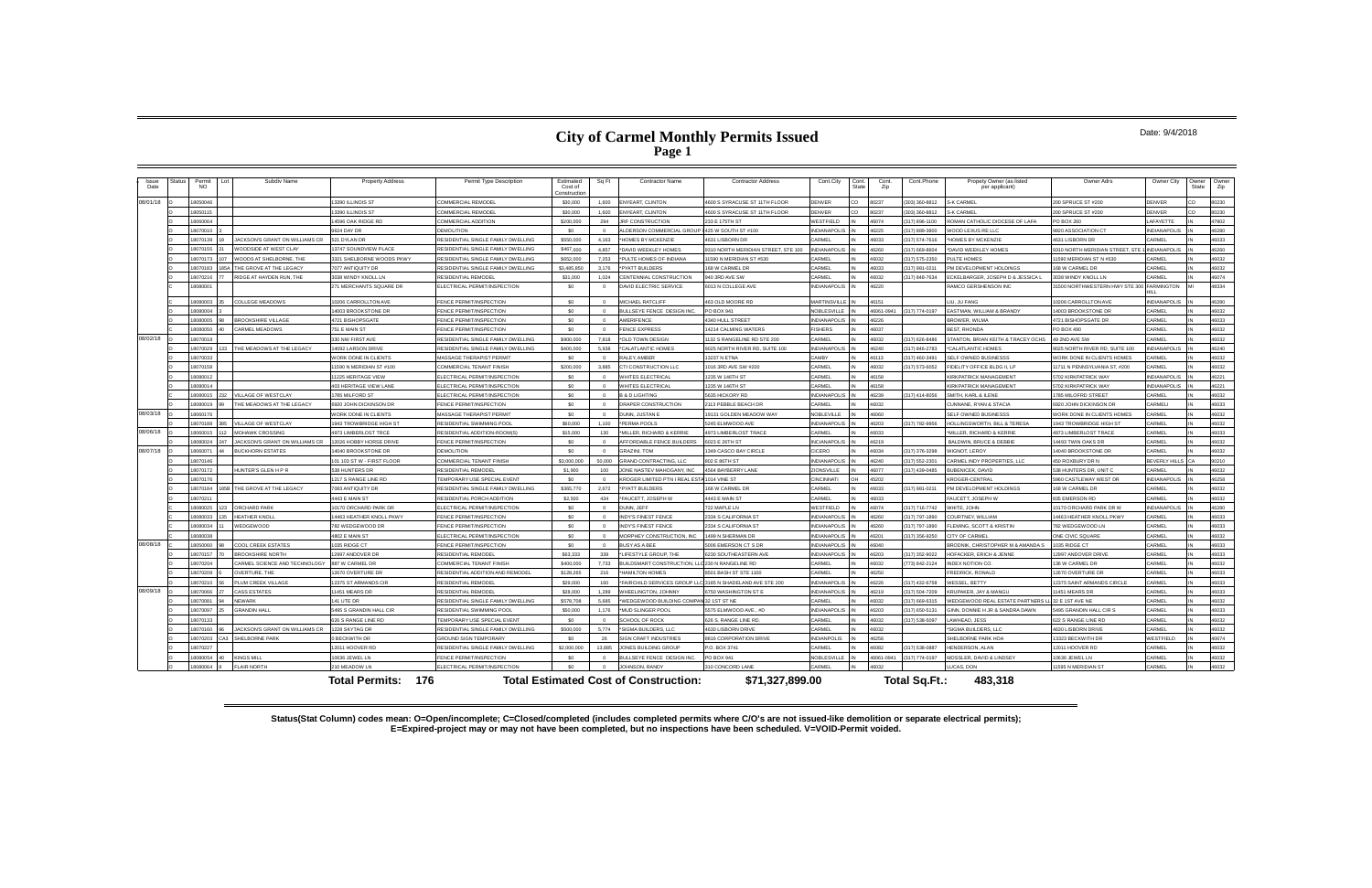### Date: 9/4/2018

**Status(Stat Column) codes mean: O=Open/incomplete; C=Closed/completed (includes completed permits where C/O's are not issued-like demolition or separate electrical permits); E=Expired-project may or may not have been completed, but no inspections have been scheduled. V=VOID-Permit voided.**

| Issue<br>Date | Statu | Permit<br>NO.       | Subdiv Name                               | <b>Property Address</b>                                        | Permit Type Description                                   | Estimated<br>Cost of<br>Constructio | Sq Ft        | <b>Contractor Name</b>                          | <b>Contractor Address</b>               | Cont.City                  | Cont.<br>Zip   | Cont.Phone                      | Propety Owner (as listed<br>per applicant)        | Owner Adrs                        | Owner City                       | Owner<br>State | Owne<br>Zip    |
|---------------|-------|---------------------|-------------------------------------------|----------------------------------------------------------------|-----------------------------------------------------------|-------------------------------------|--------------|-------------------------------------------------|-----------------------------------------|----------------------------|----------------|---------------------------------|---------------------------------------------------|-----------------------------------|----------------------------------|----------------|----------------|
| 08/09/18.     |       | 8080068             |                                           | 250 W 96 ST                                                    | TEMPORARY USE SPECIAL EVENT                               | \$0                                 |              | <b>CLASSIC RENTAL</b>                           | 1333 E 86TH ST                          | VDIANAPOLIS                | 6240           | 317) 253-0586                   | <b>MBROSE PROPERTY GROUP</b>                      | 5 MONUMENT CIRCLE #4500           | <b>INDIANAPOLIS</b>              |                | 46204          |
|               |       | 18080069            | PARK AT WESTON PLACE. THE                 | 3820 BRIGADE CIR                                               | FENCE PERMIT/INSPECTION                                   | \$0                                 | $\Omega$     | <b>ETER ELSTS</b>                               | 3901 W 80TH ST                          | NDIANAPOLIS                | 46268          |                                 | <b>SRIFFIN, VINCENT &amp; PAMELA</b>              | 3820 BRIGADE CIRCI F              | CARMEL                           |                | 46032          |
| 08/10/18      |       | 18060086            | LAKES AT HAYDEN RUN. THE                  | 13276 LORENZO BLVD                                             | <b>RESIDENTIAL REMODEL</b>                                | \$6,000                             |              | SIKORA, CHAD                                    | 13276 LORENZO BLVD                      | ARMEI                      | 16074          | (616) 706-1836                  | <b>IKORA, CHAD &amp; KELLY</b>                    | 3276 LORENZO BLVD                 | CARMEL                           |                | 46074          |
|               |       | 8070025             | RIDGE AT THE LEGACY. THE                  | 14413 ARNETT DR                                                | RESIDENTIAL SINGLE FAMILY DWELLING                        | \$380,000                           | 5.475        | CALATLANTIC HOMES                               | 9025 NORTH RIVER RD, SUITE 100          | VDIANAPOLIS                | 6240           | 317) 846-2783                   | ALATI ANTIC                                       | 025 N RIVER RD                    | NDIANAPOLIS                      |                | 46240          |
|               |       | 18070055            | <b>NEWARK</b>                             | 75 NAPPANEE DR                                                 | RESIDENTIAL SINGLE FAMILY DWELLING                        | \$900,000                           | 7,759        | OLD TOWN DESIGN                                 | 1132 S RANGELINE RD STE 200             | ARMEI                      | 46032          | (317) 626-8486                  | HARI FS. JAMES & PHOEBI                           | 914 PAWNEE RD                     | CARMEL                           |                | 46032          |
|               |       | 18070124            |                                           | 1818 W MAIN ST                                                 | <b>RESIDENTIAL REMODEL</b>                                | \$30,000                            | 1.414        | DAVID M JOHNSON                                 | 1818 W MAIN ST                          | ARMEL                      | 16032          | (317) 605-7990                  | <b>DAVID M JOHNSON</b>                            | 818 W MAIN ST                     | CARMEL                           |                | 46032          |
|               |       | 18070170            |                                           | 10201 N ILLINOIS ST                                            | COMMERCIAL REMODEL                                        | \$104,000                           | 4955         | <b>HOKANSON COMPANIES</b>                       | 10201 N ILLINOIS ST                     | <b>NDIANAPOLIS</b>         | 46290          | (317) 633-6300                  | <b>IRTU INVESTMENTS</b>                           | <b>103 MAGEE AVE</b>              | MILL VALLEY                      |                | 94941          |
|               |       | 8070217             | <b>FOSTER GROVE</b>                       | 13191 BRIARWOOD TRCE                                           | RESIDENTIAL ADDITION AND REMODE                           | \$48,000                            | 256          | CUSTOM HOME MEDIC LLC                           | 160 WEST CARMEL DRIVE STE 239           | ARMFI                      | 6032           | 812) 391-4726                   | ARRIS, TOM & LYNN                                 | 31 FIRST AVE NV                   | CARMEL                           |                | 46032          |
|               |       | 18080010            | SUNRISE ON THE MONON                      | 9859 BUCKLEBURY LN                                             | RESIDENTIAL SINGLE FAMILY DWELLING                        | \$300,000                           | 4.118        | OLD TOWN DESIGN                                 | 1132 S RANGELINE RD STE 200             | <b>ARMEL</b>               | 16032          | (317) 626-8486                  | RZESKOWIAK, ERIC & STACEY                         | 7162 BLUESTONE DF                 | <b>NOBLESVILLE</b>               |                | 46062          |
|               |       | 8080023             | MERCHANTS' POINTE SUBDIVISION             | 2293 E 116 ST                                                  | WALL SIGN PERMANENT                                       | \$0                                 | 21           | VALLES SIGNS                                    | 5 SOUTH ADDISON                         | NDIANAPOLIS                | 16222          | (317) 724-4082                  | IURD INDIANA, LLC                                 | 2000 FULLER RD                    | <b>WEST DES</b><br><b>MOINES</b> |                | 50265          |
|               |       | 8080083             | <b>LONG BRANCH ESTATES</b>                | 3875 BRANCH CREEK CT                                           | FENCE PERMIT/INSPECTION                                   | SQ.                                 |              | MERIFENCE                                       | 4340 HULL STREET                        | NDIANAPOLIS                | 46226          |                                 | <b>IILLER, MATTHEW &amp; HEATHER</b>              | <b>8875 BRANCH CREEK CT</b>       | <b>ZIONSVILLE</b>                |                | 46077          |
| 08/13/18      |       | 18060175            | WOODLAND SPRINGS                          | 3023 WOODSHORE CT                                              | RESIDENTIAL ADDITION-ROOM(S                               | \$42,000                            | 240          | <b>IILLWOOD HOMES</b>                           | PO BOX 3024                             | ARMFI                      | 6082           | 317) 443-8107                   | <b>JERSHOR. JOHN &amp; ANN</b>                    | 023 WOODSHORE CT                  | CARMEL                           |                | 46032          |
|               |       | 8080086             | <b>BAYHILL AT WATERSTONE</b>              | 2535 PEBBLEPOINTE PASS                                         | FENCE PERMIT/INSPECTION                                   | \$0                                 |              | ULLSEYE FENCE DESIGN INC                        | PO BOX 941                              | OBLESVILLE                 | 6061-0941      | 317) 774-0197                   | OLLINS, AMBER & AUSTIN                            | 2535 PEBBLEPOINTE PASS            | CARMEL                           |                | 46033          |
|               |       | 18080087            | SIMEON HAWKINS                            | 130 1ST ST NW                                                  | FENCE PERMIT/INSPECTION                                   | so.                                 |              | ULLSEYE FENCE DESIGN INC                        | PO BOX 941                              | <b>JOBLESVILLE</b>         | 16061-0941     | 317) 774-0197                   | UNLEVY, LUKE & ERIN                               | <b>975 HAWTHORN DR</b>            | CRAMFI                           |                | 46033          |
|               |       | 8080088             | <b>BROOKSHIRE NORTH</b>                   | 12940 WEMBLY RD                                                | ELECTRICAL PERMIT/INSPECTION                              | sn                                  |              | HE ELECTRIC EXPRESS                             | 7733 TANAGER CT                         | <b>IONSVILLE</b>           | 6077           | 317) 908-8667                   | <b>RUHN, CARL</b>                                 | 2940 WEMBLY RD                    | CARMEL                           |                | 46033          |
|               |       | 8080089             | <b>FOSTER ESTATES</b>                     | 14230 STACEY ST                                                | FENCE PERMIT/INSPECTION                                   | \$0                                 | $\Omega$     | ULLSEYE FENCE DESIGN INC                        | PO BOX 941                              | <b>VOBLESVILLE</b>         | 6061-0941      | 317) 774-0197                   | CHRADER, JAY                                      | 4230 STACEY ST                    | CARMEL                           |                | 46033          |
|               |       | enngna <sup>t</sup> | <b>BROOKSHIRE</b>                         | 12090 E SOMERSET WAY                                           | FENCE PERMIT/INSPECTION                                   | \$0                                 |              | DRAPER CONSTRUCTION                             | 2113 PEBBLE BEACH DR                    | ARMEI                      | 16032          |                                 | ROY, DOUGLAS & MARIA                              | 2090 SOMERSET WAY                 | CARMEL                           |                | 46033          |
| 08/14/18      |       | 18080029            | SHADOW WOOD                               | 2613 LACEWOOD CT                                               | RESIDENTIAL SINGLE FAMILY DWELLING                        | \$492,000                           | 5.550        | PULTE HOMES OF INDIANA                          | 1590 N MERIDIAN ST #530                 | ARMEI                      | 6032           | 317) 575-2350                   | <b>I II TE HOMES</b>                              | 590 MERIDIAN ST N #530            | CARMEL                           |                | 46032          |
|               |       | 8080030             | SHADOW WOOD                               | 14456 FIR CT                                                   | RESIDENTIAL SINGLE FAMILY DWELLING                        | \$532,000                           | 6.715        | PULTE HOMES OF INDIANA                          | 1590 N MERIDIAN ST #530                 | ARMEI                      | 16032          | 317) 575-2350                   | UI TE HOMES                                       | 1590 MERIDIAN ST N #530           | CARMEL<br>CARMEL                 |                | 46032          |
|               |       | 8080039<br>8080047  | THE GROVE AT THE LEGACY<br>AI BANY PI ACF | 14258 SPURR LN                                                 | RESIDENTIAL SINGLE FAMILY DWELLING                        | \$334,000<br>\$411,400              | 2,629        | PYATT BUILDERS<br>DREES PREMIER HOMES           | 168 W CARMEL DR<br>900 F 96TH ST        | <b>ARMEL</b><br>NDIANAPOLI | 16033<br>16240 | 317) 981-0211                   | M DEVELOPMENT HOLDINGS, LLC<br>REES PREMIER HOMES | 68 WEST CARMEL DI<br>OO F 96TH ST | <b>INDIANAPOLIS</b>              |                | 46032<br>46240 |
| 08/15/18      |       | 18070221            | RIDGE AT THE LEGACY. THE                  | 14297 DUFTON CT<br>14441 ARNETT DR                             | RESIDENTIAL SINGLE FAMILY DWELLING<br>RESIDENTIAL REMODEL |                                     | 7440         | IXMII I FR. MARK                                |                                         | <b>ICERO</b>               |                | (317) 295-7176<br>317) 443-9969 | FRCONF. JOHN & MIA                                | 4441 ARNETT PL                    | CARMEL                           |                |                |
|               |       | 8070222             | WOODLANDS, THE                            | 0789 DOWNING ST                                                | RESIDENTIAL PORCH ADDITION                                | \$35,000<br>\$4,000                 | 1,165<br>140 | NDERSON, CHRISTOPHER                            | 12395 E 246TH ST<br>5209   UZZANE   ANI | <b>VDIANAPOLIS</b>         | 16034<br>16220 | 317) 384-3785                   | AYETAKOS, GREG                                    | 0789 DOWNING ST                   | CARMEL                           |                | 46033<br>46033 |
|               |       | 18070225            | <b>H BAYHILL AT WATERSTONE</b>            | 12046 PEBBLEPOINTE PASS                                        | TEMPORARY USE SPECIAL EVENT                               | so.                                 | $\Omega$     | <b>VATERSTONE HOA</b>                           | 12046 PEBBLEPOINT PASS                  | ARMEI                      | 46033          |                                 | <b>JATERSTONE HOA</b>                             | 2046 PEBBLEPOINT PASS             | CARMEL                           |                | 46033          |
|               |       | 18080070            |                                           | 4150 E 96 ST                                                   | <b>GENERAL TEMPORARY USE</b>                              | \$0                                 |              | OM WOOD NISSAN, INC                             | 4150 E. 96TH ST.                        | NDIANAPOLIS                | 46240          | 317) 575-8888                   | <b>VOOD MORTGAGE RE LLC</b>                       | 150 96TH ST E                     | <b>INDIANAPOLIS</b>              |                | 46240          |
|               |       | 8080071             |                                           | 3130 E 96TH ST                                                 | <b>GENERAL TEMPORARY USE</b>                              | \$0                                 |              | OM WOOD FORD, INC.                              | 3130 E. 96TH ST                         | ARMEL                      | 16240          | 317) 846-4241                   | OM WOOD REAL ESTATE TRUST                         | 3473 E 96TH ST, INDIANAPOLIS I    | CARMEL                           |                |                |
|               |       | 18080073            |                                           | 3300 E 96TH ST                                                 | <b>GENERAL TEMPORARY USE</b>                              | \$0                                 |              | OM WOOD SUBARI                                  | 3230 E. 96TH ST                         | INDIANAPOLI:               | 16240          | (317) 848-8888                  | OM WOOD SUBARU RE LLC                             | 3300 96TH ST E                    | <b>INDIANAPOLIS</b>              |                | 46280          |
|               |       | 18080073            | EAST 96TH STREET AUTO PARK                | 4610 E 96TH ST                                                 | <b>GENERAL TEMPORARY USE</b>                              | \$0                                 |              | OM WOOD LEXUS                                   | 4150 E. 96TH ST                         | NDIANAPOLIS                | 46240          | 317) 574-0143                   | OM WOOD ING                                       | 8003 E 98TH ST #201               | <b>INDIANAPOLIS</b>              |                | 46280          |
|               |       | 18080074            |                                           | 4610 E 96TH ST B                                               | <b>GENERAL TEMPORARY USE</b>                              | \$0                                 | $\Omega$     | OM WOOD FORD, INC.                              | 3130 E. 96TH ST                         | ARMEL                      | 46240          | 317) 846-4241                   | <b>UDI INDIANAPOLIS</b>                           | 4610 E 96TH ST B                  | <b>INDIANAPOLIS</b>              |                | 46240          |
|               |       | 8080075             | EAST 96TH STREET AUTO PARK                | 4620 E 96TH ST                                                 | <b>GENERAL TEMPORARY USE</b>                              | \$0                                 |              | OM WOOD JAGUAR LAND ROVER 4620 E 96TH ST        |                                         | <b>NDIANAPOLIS</b>         | 6240           |                                 | OM WOOD INC                                       | 003 E 98TH ST #201                | <b>INDIANAPOLIS</b>              |                | 46280          |
|               |       | 18080080            | WOODSIDE AT WEST CLAY                     | 13668 WOODSIDE HOLLOW DRIVE                                    | RESIDENTIAL SINGLE FAMILY DWELLING                        | \$454,000                           | 4.857        | DAVID WEEKLEY HOMES                             | 9310 NORTH MERIDIAN STREET, STE 100     | <b>VDIANAPOLIS</b>         | 46260          | (317) 669-8604                  | AVID WEEKLEY HOMES                                | 310 NORTH MERIDIAN STREET, STE    | <b>INDIANAPOLIS</b>              |                | 46260          |
|               |       | 18080102            |                                           | ROUNDABOUT AT COMMUNITY DR AND CHEELECTRICAL PERMIT/INSPECTION |                                                           | \$0                                 | $\Omega$     | <b>IEINZMAN LIGHTS AT NIGHT</b>                 | 12412 TURKEL DR                         | <b>ISHERS</b>              | 16038          | 317) 435-9444                   | LATINUM PROPERTIES                                | 757 WESTPOINT DR, STE 600         | <b>INDIANAPOLIS</b>              |                | 46256          |
|               |       | 8080105             |                                           | 2341 CHARTWELL ST                                              | <b>ENCE PERMIT/INSPECTION</b>                             | SQ.                                 |              | <b>JORTH INDY FENCE DECK &amp; RAIL</b>         | 10330 PLEASANT ST, STE 400              | <b>IOBLESVILLE</b>         | 46060          |                                 | <b>UANG, PHILIP</b>                               | <b>2341 CHARTWELL ST</b>          | CARMEL                           |                | 46032          |
|               |       | 18080110            | <b>SPRING CREEK</b>                       | 5330 CREEKBEND DR                                              | FENCE PERMIT/INSPECTION                                   | \$0                                 | $\Omega$     | <b>MERIFENCE</b>                                | 4340 HULL STREET                        | NDIANAPOLIS                | 46226          |                                 | <b>ONEY, KAREN</b>                                | 5330 CREEKBEND D                  | <b>CARMELL</b>                   |                | 46033          |
| 08/16/18      |       | 18040054            |                                           | 12965 SHELBORNE RD                                             | RESIDENTIAL SINGLE FAMILY DWELLING                        | \$700,000                           | 8.118        | HIGHLEY HOMES, LLC                              | 13436 GLEN OAK CT                       | <b>ARMEL</b>               | 16074          | (765) 744-2190                  | ALL. WILLIAM JR                                   | 487 NW 131ST ST                   | CARMEL                           |                | 46032          |
|               |       | 18070141            |                                           | 4432 W 116TH ST                                                | RESIDENTIAL SINGLE FAMILY DWELLING                        | \$435,000                           | 8.201        | DREES PREMIER HOMES                             | 900 F 96TH ST                           | NDIANAPOLIS                | 46240          | (317) 295-7176                  | <b>DREES PREMIER HOMES</b>                        | 900 E 96TH ST                     | INDIANAPOLIS                     |                | 46240          |
|               |       | 18070190            | MERCHANTS' POINTE SUBDIVISION             | 2381 POINTE PKWY                                               | <b>COMMERCIAL REMODE</b>                                  | \$35,000                            | 250          | A BERG CO                                       | 740 E 52ND ST #9                        | NDIANAPOLIS                | 16205          | 317) 714-3752                   | <b>JERCY ROAD CHURCI</b>                          | 0550 COLLEGE                      | INDIANAPOLIS                     |                | 46033          |
|               |       | 18070219            |                                           | 30 8TH ST NW                                                   | DEMOLITION                                                | so.                                 | $\Omega$     | <b>BA NETWORK SERVICES</b>                      | 9900 WESTPOINT DR #116                  | <b>NDIANAPOLIS</b>         | 46256          | (317) 750-0257                  | HKURAPET, VALERLY S                               | 4749 REDCLIFF DR                  | NOBLESVILLE                      |                | 46062          |
|               |       | 8070230             | <b>SPRING ARBOR</b>                       | 10271 BOSLOE DR                                                | RESIDENTIAL ADDITION-ROOM(S)                              | \$32,750                            | 506          | DK DWELLINGS LLC                                | 2879 KINGS COURT                        | ARMEL                      | 46032          | (317) 709-6986                  | APPER, MICHAEL                                    | 0271 BOSLOE DR                    | CARMEL                           |                | 46032          |
|               |       | 808003              | <b>IRA MENDENHAL</b>                      | 211 W MAIN ST #100                                             | COMMERCIAL TENANT FINISH                                  | \$130,000                           | 1.439        | ARMONG CONSTRUCTION                             | 988 N MICHIGAN RD                       | <b>VDIANAPOLIS</b>         | 6228           | 317) 682-1001                   | ONON & MAIN. I I C                                | 2156 N MERIDIAN S'                | CARMEL                           |                | 46032          |
|               |       | 18080032            | <b>ASHMOOR</b>                            | 3454 YANCEY PL                                                 | RESIDENTIAL SINGLE FAMILY DWELLING                        | \$450,000                           | 6.655        | CALATI ANTIC HOMES                              | 9025 NORTH RIVER RD. SUITE 100          | NDIANAPOLIS                | 46240          | (317) 846-2783                  | CALATI ANTIC HOMES                                | 9025 NORTH RIVER RD. SUITE 100    | INDIANAPOLIS                     |                | 46240          |
|               |       | 18080037            | <b>ASHMOOR</b>                            | 3519 MOORLAND LN                                               | RESIDENTIAL SINGLE FAMILY DWELLING                        | \$580,000                           | 8,374        | CALATLANTIC HOMES                               | 9025 NORTH RIVER RD. SUITE 100          | NDIANAPOLIS                | 46240          | 317) 846-2783                   | CALATI ANTIC HOMES                                | 025 NORTH RIVER RD. SUITE 100     | <b>INDIANAPOLIS</b>              |                | 46240          |
|               |       | 8080041             |                                           | 12751 PENNSYLVANIA ST                                          | TEMPORARY USE CONSTRUCTION FACILITY                       | \$0                                 | $^{\circ}$   | VHITE OAK CONSTRUCTION                          | 10967 E US 136                          | VDIANAPOLIS                | 16234          | (317) 243-7140                  | ARMEL RETAIL MANAGEMENT, LLC                      | 80200 TELEGRAPH RD #205           | <b>INGHAM</b><br>FARMS           |                | 48025          |
|               |       | 8080061             | RIDGE AT THE LEGACY. THE                  | 14297 ARNETT DR                                                | RESIDENTIAL SINGLE FAMILY DWELLING                        | \$420,000                           | 6,033        | CALATLANTIC HOMES                               | 9025 NORTH RIVER RD, SUITE 100          | NDIANAPOLIS                | 46240          | 317) 846-2783                   | CALATLANTIC HOMES                                 | 025 NORTH RIVER RD, SUITE 100     | <b>INDIANAPOLIS</b>              |                | 46240          |
|               |       | 18080066            | THE PRESERVE AT BEAR CREEK                | 4432 EVERGREEN TRAIL                                           | RESIDENTIAL DECK ADDITION                                 | \$5,000                             | 200          | RIMME, JOHN                                     | 4914 AUSTIN TR                          | <b>IONSVILLE</b>           | 16077          | 317) 670-1036                   | OLLINERI, SUKUMAR                                 | <b>432 EVERGREEN TRAIL</b>        | CARMEL                           |                | 46032          |
|               |       | 18080112            | VILLAGE OF WESTCLAY                       | 1805 BEAUFAIN ST                                               | FENCE PERMIT/INSPECTION                                   | SQ.                                 |              | <b>MERIFENCE</b>                                | 4340 HULL STREET                        | NDIANAPOLIS                | 46226          |                                 | ARPER, STANLEY & JAIME                            | 1805 BEAUFAIN ST                  | CARMEL                           |                | 46032          |
|               |       | 8080113             | WOODS AT SHELBORNE. THE                   | 3303 SHELBORNE WOODS PKWY                                      | FENCE PERMIT/INSPECTION                                   | \$0                                 |              | ONZALEZ HOME IMPROVEMENT                        | 133 W 161ST STREET                      | VESTFIELD                  | 6074           |                                 | ANGA, SARATH & SWATHI                             | 303 SHELBORNE WOODS PARKWAY       | CARMEL                           |                | 46032          |
| 08/17/18      |       | 18070202            |                                           | 13720 MERIDIAN ST N                                            | COMMERCIAL TENANT FINISH                                  | \$1,000,000                         | 4.200        | .A. REDMAN CONSTRUCTION, LLC 2484 147TH ST #811 |                                         | ARMEI                      | EEOA           | (317) 319-4901                  | <b>ENTRO HERITAGE SPE5 LLC</b>                    | 31 DARTMOUTH ST                   | <b>COSTON</b>                    | MA.            | 02116          |
|               |       | 8080035             | THE MEADOWS AT THE LEGACY                 | 14057 LARSON DRIVE                                             | RESIDENTIAL SINGLE FAMILY DWELLING                        | \$430,000                           | 6,178        | CALATI ANTIC HOMES                              | 9025 NORTH RIVER RD, SUITE 100          | <b>INDIANAPOLIS</b>        | 16240          | (317) 846-2783                  | CALATLANTIC HOMES                                 | 025 NORTH RIVER RD, SUITE 100     | <b>INDIANAPOLIS</b>              |                | 46240          |
|               |       |                     |                                           | <b>Total Permits: 176</b>                                      |                                                           |                                     |              | <b>Total Estimated Cost of Construction:</b>    | \$71,327,899.00                         |                            |                | Total Sq.Ft.:                   | 483.318                                           |                                   |                                  |                |                |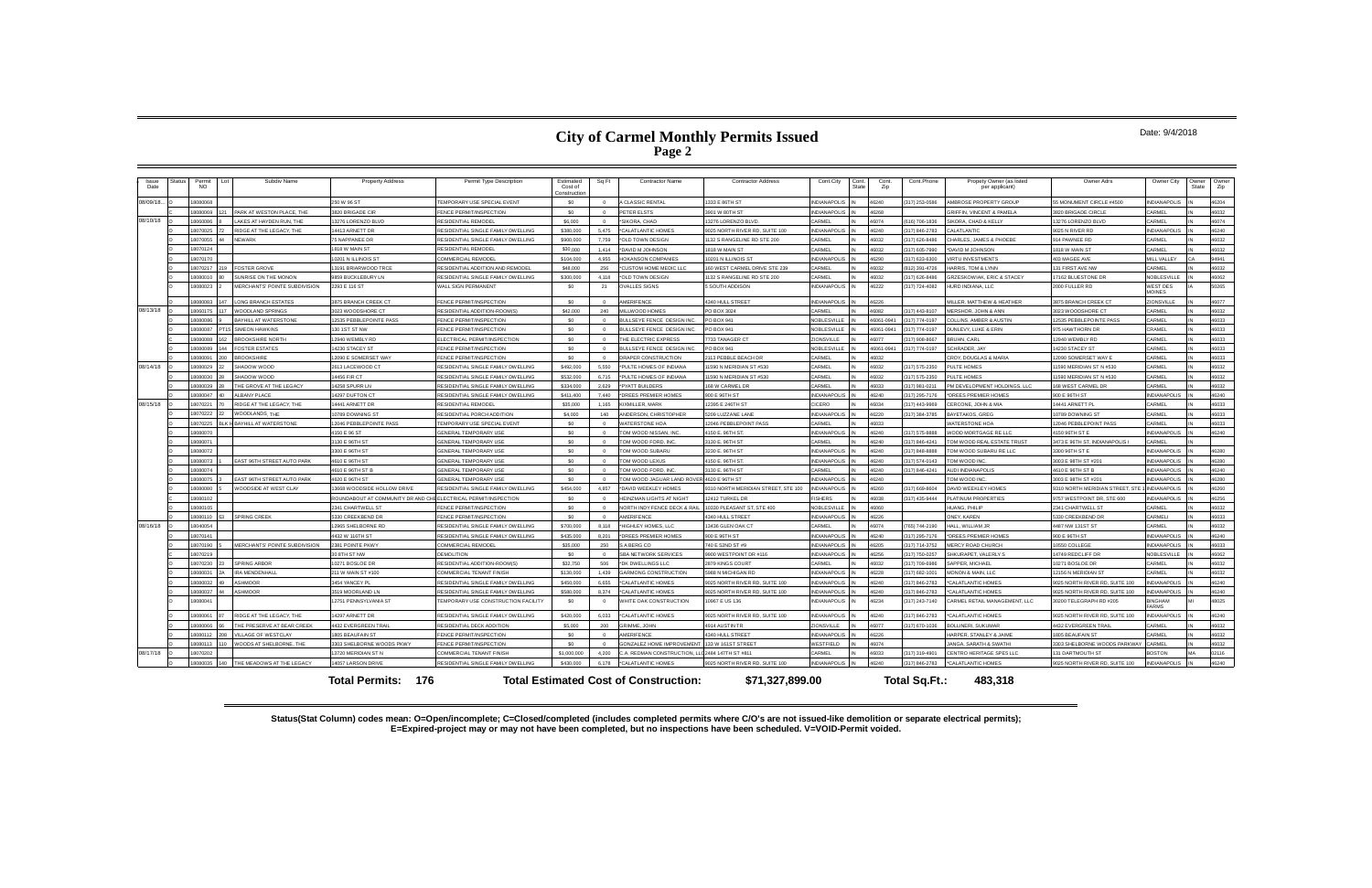### Date: 9/4/2018

**Status(Stat Column) codes mean: O=Open/incomplete; C=Closed/completed (includes completed permits where C/O's are not issued-like demolition or separate electrical permits); E=Expired-project may or may not have been completed, but no inspections have been scheduled. V=VOID-Permit voided.**

| Issue<br>Date | Statu | Permi<br>NO. | Subdiv Name                    | <b>Property Address</b>                                            | Permit Type Description            | Estimated<br>Cost of<br>`onstruction | Sq F           | Contractor Name                                | <b>Contractor Address</b>           | Cont.City           | State | Cont<br>Zip | Cont.Phone           | Propety Owner (as listed<br>per applicant) | Owner Adrs                    | Owner City                     | Owner<br>State | Owner<br>Zip |
|---------------|-------|--------------|--------------------------------|--------------------------------------------------------------------|------------------------------------|--------------------------------------|----------------|------------------------------------------------|-------------------------------------|---------------------|-------|-------------|----------------------|--------------------------------------------|-------------------------------|--------------------------------|----------------|--------------|
| 08/17/18.     |       | 8080036      | RIDGE AT THE LEGACY. THE       | 4298 ARNETT DR                                                     | RESIDENTIAL SINGLE FAMILY DWELLING | \$375,000                            | 5.394          | CALATLANTIC HOMES                              | 9025 NORTH RIVER RD, SUITE 100      | NDIANAPOLIS         |       | 6240        | 317) 846-2783        | <b>CALATLANTIC HOMES</b>                   | 025 NORTH RIVER RD, SUITE 100 | <b>INDIANAPOLIS</b>            |                | 16240        |
|               |       | 18080063     | THE GROVE AT THE LEGACY        | 14254 SPURR LN                                                     | RESIDENTIAL SINGLE FAMILY DWELLING | \$381,486                            | 2.913          | <b>PYATT BUILDERS</b>                          | 168 W CARMEL DR                     | ARMEL               |       | 46033       | (317) 981-0211       | PM DEVELOPMENT HOLDINGS, LLC               | <b>168 WEST CARMEL DR</b>     | CARMEL                         |                | 46032        |
|               |       | 18080067     |                                | 3500 W 106 ST                                                      | TEMPORARY USE SPECIAL EVENT        | \$0                                  |                | <b>OI Y TRINITY</b>                            | 3500 W 106TH ST                     | ARMFI               |       | 6032        | 317) 733-3033        | HOLY TRINITY INC.(GRK.ORTH.CH)             | 3500 W. 106TH ST.             | CARME                          |                | 46032        |
|               |       | 8080076      | THE GROVE AT THE LEGACY        | 4266 SPURR LN                                                      | RESIDENTIAL SINGLE FAMILY DWELLING | \$364.365                            | 2.722          | <b>PYATT BUILDERS</b>                          | 168 W CARMEL DR                     | ARMEL               |       | 6033        | 317) 981-0211        | M DEVELOPMENT HOLDINGS, LLC                | <b>168 WEST CARMEL DR</b>     | CARMEL                         |                | 16032        |
|               |       | 18080079     | WOODS AT LIONS CREEK           | 4578 SAFARI CIR                                                    | RESIDENTIAL ADDITION-ROOM(S        | \$70,000                             | 221            | PATIO ENCLOSURES                               | 10080 E 121ST ST #139               | <b>ISHERS</b>       |       | 46037       | (317) 579-2255       | SARRATT KAREN & EDGAR                      | <b>1578 SAFARI CIR</b>        | CARMEL                         |                | 46032        |
|               |       | 18080108     |                                | 4850 E MAIN ST                                                     | TEMPORARY USE SPECIAL EVENT        | \$0                                  | $\overline{0}$ | ORNERSTONE LUTHERAN CHURO 4850 MAIN ST         |                                     | ARMEL               |       | 16033       |                      | CARMEL LUTHERAN MISSOURI SYNOD             | 4850 131ST ST E               | CARMEL                         |                | 46033        |
|               |       | 18080118     | JACKSON'S GRANT ON WILLIAMS CR | 12231 FRENZEL PKWY                                                 | RESIDENTIAL REMODEL                | \$6,000                              | 300            | DREES PREMIER HOMES                            | 900 F 96TH ST                       | NDIANAPOLIS         |       | 46240       | 317) 295-7176        | DREES HOMES                                | 900 F 96TH ST                 | <b>INDIANAPOLIS</b>            |                | 46240        |
|               |       | 8080123      | <b>WINDEMERE</b>               | 0572 CHATHAM CT                                                    | FENCE PERMIT/INSPECTION            | \$0                                  |                | ULLSEYE FENCE DESIGN INC.                      | <b>PO BOX 941</b>                   | <b>OBLESVILLE</b>   |       | 16061-0941  | 317) 774-0197        | HEFFER, MATTHEW & MICHELLE                 | 10572 CHATHAM C               | CARME                          |                | 16032        |
| 08/20/18      |       | 8080040      | <b>EDEN PARK</b>               | 3265 EDEN PARK DR                                                  | RESIDENTIAL REMODEL                | \$5,000                              | 336            | RAINS, DOUG                                    | 3265 EDEN PARK DR                   | ARMFI               |       | 6033        | 317) 922-6528        | RAINS, DOUG                                | 3265 EDEN PARK DR             | CARMEL                         |                | 46033        |
|               |       | 8080082      | <b>SEDGWICK</b>                | 3354 SEDGWICK LN                                                   | RESIDENTIAL ACCESSORY STRUCTURE    | \$82,000                             | 163            | 17GROW LLC                                     | 4195 MILLERSVILLE ROAD              | NDIANAPOLIS         |       | 6205        |                      | <b>FAMAN AARON</b>                         | <b>13354 SEDGEWICK LANE</b>   | CARMEL                         |                | 46074        |
|               |       | 8080097      | <b>SEDGWICK</b>                | 113 DONEGAL CIF                                                    | RESIDENTIAL SWIMMING POOL          | \$52,000                             | 949            | OOLS OF FUN                                    | 3891 CLARK CREEK ROAD               | LAINFIELD           |       | 6168        | 317) 839-3311        | <b>CURTIS, CRAIG &amp; TIFFANY</b>         | 113 DONEGAL CI                | CARMEL                         |                | 16074        |
|               |       | 8080099      | JACKSON'S GRANT ON WILLIAMS CR | 066 DOMINO DR                                                      | RESIDENTIAL SINGLE FAMILY DWELLING | \$712,000                            | 6.389          | <b>DAVID WEEKLEY HOMES</b>                     | 9310 NORTH MERIDIAN STREET, STE 100 | <b>JDIANAPOLIS</b>  |       | 16260       | 317) 669-8604        | <b>DAVID WEEKLEY HOMES</b>                 | 9310 N MERIDIAN ST #100       | <b>INDIANAPOLIS</b>            |                | 46260        |
|               |       | 18080128     | THE GROVE AT THE LEGACY        | 7218 ANTIQUITY DR                                                  | FENCE PERMIT/INSPECTION            | SO.                                  | $\Omega$       | <b>BULLSEYE FENCE DESIGN INC.</b>              | PO BOX 941                          | <b>JOBLESVILLE</b>  |       | 16061-0941  | (317) 774-0197       | PREWITT, GEORGE                            | <b>7218 ANTIQUITY DR</b>      | CARMEL                         |                | 46033        |
| 08/21/18      |       | 8080042      | SUNRISE ON THE MONON           | <b>856 MORNINGSTAR LN</b>                                          | RESIDENTIAL SINGLE FAMILY DWELLING | \$400,000                            | 2.717          | <b>OLD TOWN DESIGN</b>                         | 1132 S RANGELINE RD STE 200         | ARMEL               |       | :רח         | 317) 626-8486        | <b>ILD TOWN DEVELOPMENT, LLC</b>           | 132 SOUTH RANGE LINE ROAD     | CARME                          |                | 16032        |
|               |       | 18080085     | <b>SPRING FARMS</b>            | 13293 FREEHOLD CT                                                  | <b>RESIDENTIAL REMODEL</b>         | \$20,863                             | 931            | ERVPRO OF HAMILTON COUNTY 15231 HERRIMAN BLVD  |                                     | <b>VOBLESVILLE</b>  |       | 6060        | 317) 773-0422        | <b><i>NANG. BERNE</i></b>                  | 3293 FREEHOLD CT              | CARMEL                         |                | 46032        |
|               |       | 18080098     | <b>BELLEWOOD</b>               | 3256 MINK LN                                                       | PORCH AND DECK ADDITION            | \$200,000                            | 418            | LM HOMES                                       | P.O. BOX 4102                       | ARMEL               |       | 6082        | 317) 846-7709        | ATEL, GAUTAM                               | 13256 MINK LANE               | CARMEL                         |                | 46074        |
|               |       | 18080100     | WOODS AT SHELBORNE. THE        | 3328 SHELBORNE WOODS PKWY                                          | RESIDENTIAL SINGLE FAMILY DWELLING | \$605,000                            | 7.003          | PULTE HOMES OF INDIANA                         | 11590 N MERIDIAN ST #530            | ARMFI               |       | 46032       | 317) 575-2350        | <b>PULTE HOMES</b>                         | 1590 MERIDIAN ST N #530       | CARMEL                         |                | 46032        |
|               |       | 1808010      | THE PRESERVE AT REAR CREEK     | 4437 EVERGREEN TRAIL                                               | RESIDENTIAL SINGLE FAMILY DWELLING | \$492,000                            | 7,255          | PULTE HOMES OF INDIANA                         | 11590 N MERIDIAN ST #530            | <b>ARMFI</b>        |       | 6032        | 317) 575-2350        | UITE HOMES                                 | 1590 MERIDIAN ST N #530       | CARMEL                         |                | 46032        |
|               |       | 18080106     | SADDLEBROOK AT SHELBORNE       | 11979 WINNERS CIR                                                  | RESIDENTIAL SWIMMING POOL          | \$50,000                             | 1,200          | PERMA POOLS                                    | 5245 ELMWOOD AVE                    | NDIANAPOLIS         |       | 46203       | 317) 782-9956        | VOODS, ERIK & HEATHER                      | 1979 WINNERS CIRCLE           | CARMEL                         |                | 46032        |
|               |       | 8080121      |                                | 1700 N MERIDIAN ST                                                 | TEMPORARY USE SPECIAL EVENT        | SO.                                  | $\Omega$       | HEALTH NORTH HOSPITAL                          | 11700 MERIDIAN ST N                 | ARMEI               |       | 16032       | 317) 688-2629        | <b>CLARIAN HEALTH PARTNERS</b>             | P.O. BOX 7195                 | INDIANAPOLIS                   |                | 46207        |
|               |       | 8080131      |                                | 887 BROUGHTON                                                      | FENCE PERMIT/INSPECTION            | \$0                                  |                | LIDDEN FENCE CO, INC                           | <b>PO BOX 481</b>                   | <b>/ESTFIELD</b>    |       | 6074        | 317) 867-5140        | <b>SRIFFIN, KEITH &amp; NICOLE</b>         | 1887 BROUGHTON ST             | CARMEL                         |                | 46032        |
| 08/22/18      |       | 18070031     | <b>WOODLAND SPRINGS</b>        | 3625 BRIAN PL                                                      | <b>RESIDENTIAL REMODEL</b>         | \$40,000                             | 420            | <b>CUSTOM HOME MEDIC LLC</b>                   | 160 WEST CARMEL DRIVE STE 239       | <b>ARMFI</b>        |       | 46032       | 812) 391-4726        | <b>DELILLO, JOSEPH &amp; LINDA</b>         | 3625 BRIAN PI                 | CARMEL                         |                | 46033        |
|               |       | 18080065     | NORTHWOOD HILLS                | 1861 HOSTER RD                                                     | RESIDENTIAL REMODEL                | \$6,000                              | 288            | FTZOLD, AMY F                                  | 11861 HOSTER RD                     | ARMFI               |       | 16033       |                      | <b>BETZOLD, AMY F</b>                      | 11861 HOSTER RD               | CARMEL                         |                | 46033        |
|               |       | 8080095      | <b>WESTMONT</b>                | 616 CASPIAN DR                                                     | RESIDENTIAL REMODEL                | \$15,000                             | 1.451          | <b>RANDE &amp; GRANDE</b>                      | 6125 PROSPECT ST                    | <b>JDIANAPOLIS</b>  |       | 6203        | 317) 523-1117        | CHEN, YIWEI AND WANG, SHEN                 | 1616 CASPIAN DR               | CARMEL                         |                | 16032        |
|               |       | 18080107     | <b>GRANNAN GROVE</b>           | 14015 GRANNAN LN                                                   | RESIDENTIAL SINGLE FAMILY DWELLING | \$450,000                            | 5,415          | ORONADO CUSTOM HOMES                           | PO BOX 209                          | VESTFIELD           |       | 16074       | 317) 557-3004        | CORONADO CUSTOM HOMES                      | PO BOX 209                    | WESTFIELD                      |                | 46074        |
|               |       | 8080148      | COOL CREEK NORTH               | 264 RED OAK LN                                                     | ELECTRICAL PERMIT/INSPECTION       | \$0                                  |                | ODD & BARBARA WOOD                             | 264 RED OAK LN                      | ARMEL               |       | 6033        |                      | <b>TODD &amp; BARBARA WOOD</b>             | 264 RED OAK LN                | CARMEL                         |                | 46033        |
|               |       | 8080152      | <b>VILLAGE OF WESTCLAY</b>     | 2581 BRANFORD ST                                                   | FENCE PERMIT/INSPECTION            | \$0                                  | $\Omega$       | ULLSEYE FENCE DESIGN INC                       | PO BOX 941                          | <b>JOBI ESVILLE</b> |       | 6061-0941   | 317) 774-0197        | <b>IUFRGER LILY</b>                        | 12581 BRANFORD ST             | CARMEL                         |                | 16032        |
| 08/23/18      |       | 8070100      |                                | 12751 PENNSYLVANIA ST                                              | <b>COMMERCIAL NEW STRUCTURI</b>    | \$1,000,000                          | 11,850         | DA REAL ESTATE                                 | 28575 GREENFIELD                    | SOUTHFIELD          |       | 18076       | 248) 569-7040        | CARMEL RETAIL MANAGEMENT, LLC              | 30200 TELEGRAPH RD #205       | <b>BINGHAM</b><br><b>FARMS</b> |                | 48025        |
|               |       | 18080007     | <b>HARROWGATE</b>              | 02 BEECHMONT DR                                                    | RESIDENTIAL ADDITION-ROOM(S)       | \$12,000                             | 120            | <b>FISHER, COY</b>                             | 210 BAYS DR                         | <b>NOBLESVILLE</b>  |       | 46062       |                      | <b>FISHER, COY</b>                         | 210 BAYS DR                   | <b>NOBLESVILLE</b>             |                | 16062        |
|               |       | 18080011     |                                | 1111 W MAIN ST #165                                                | COMMERCIAL TENANT FINISH           | \$30,000                             | 234            | <b>EYSTONE CONSTRUCTION</b>                    | 47 PENNSYLVANIA ST S 10TH FLR       | NDIANAPOLIS         |       | 16204       | (317) 636-2000       | KG MAIN LLC                                | 47 PENNSYLVANIA ST S 10TH FL  | <b>INDIANAPOLIS</b>            |                |              |
|               |       | 18080048     | PRAIRIE AT THE LEGACY. THE     | 14195 MCNICHOLS WAY                                                | <b>RESIDENTIAL TOWNHOME</b>        | \$180,000                            | 2.565          | CALATLANTIC HOMES                              | 9025 NORTH RIVER RD, SUITE 100      | <b>JDIANAPOLIS</b>  |       | 46240       | 317) 846-2783        | CALATLANTIC HOMES                          | 9025 N RIVER RD               | <b>INDIANAPOLIS</b>            |                | 46240        |
|               |       | 8080051      | PRAIRIE AT THE LEGACY. THE     | 4199 MCNICHOLS WAY                                                 | <b>RESIDENTIAL TOWNHOME</b>        | \$150,000                            | 2.129          | CALATLANTIC HOMES                              | 9025 NORTH RIVER RD. SUITE 100      | <b>JDIANAPOLIS</b>  |       | 16240       | 317) 846-2783        | CALATLANTIC HOMES                          | 9025 N RIVER RD               | <b>INDIANAPOLIS</b>            |                | 46240        |
|               |       | 8080056      | PRAIRIE AT THE LEGACY. THE     | 4201 MCNICHOLS WAY                                                 | <b>RESIDENTIAL TOWNHOME</b>        | \$150,000                            | 2.129          | <b>CALATLANTIC HOMES</b>                       | 9025 NORTH RIVER RD, SUITE 100      | <b>JDIANAPOLIS</b>  |       | 6240        | 317) 846-2783        | ALATLANTIC HOMES                           | 025 N RIVER RD                | <b>INDIANAPOLIS</b>            |                | 46240        |
|               |       | 18080057     | PRAIRIE AT THE LEGACY. THE     | 4203 MCNICHOLS WAY                                                 | <b>RESIDENTIAL TOWNHOME</b>        | \$150,000                            | 2.129          | CALATLANTIC HOMES                              | 9025 NORTH RIVER RD, SUITE 100      | <b>JDIANAPOLIS</b>  |       | 46240       | 317) 846-2783        | CALATLANTIC HOMES                          | 9025 N RIVER RD               | <b>INDIANAPOLIS</b>            |                | 46240        |
|               |       | 18080058     | PRAIRIE AT THE LEGACY. THE     | 4205 MCNICHOLS WAY                                                 | <b>RESIDENTIAL TOWNHOME</b>        | \$150,000                            | 2.129          | CALATI ANTIC HOMES                             | 9025 NORTH RIVER RD. SUITE 100      | <b>JDIANAPOLIS</b>  |       | 46240       | 317) 846-2783        | CALATI ANTIC HOMES                         | 9025 N RIVER RD               | <b>INDIANAPOLIS</b>            |                | 46240        |
|               |       | 8080059      | PRAIRIE AT THE LEGACY. THE     | 4207 MCNICHOLS WAY                                                 | RESIDENTIAL TOWNHOM                | \$180,000                            | 2568           | <b>CALATLANTIC HOMES</b>                       | 9025 NORTH RIVER RD SUITE 100       | <b>IDIANAPOLIS</b>  |       | 6240        | 317) 846-2783        | ALATLANTIC HOMES                           | 025 N RIVER RD                | INDIANAPOLIS                   |                | 16240        |
|               |       | \$8008082    | CHERRY CREEK ESTATES           | 14045 PECOS CT                                                     | RESIDENTIAL REMODE                 | \$40,000                             | 1.100          | SAGE CONSTRUCTION, INC.                        | 16529 GRAY ROAD                     | <b>OBELSVILLE</b>   |       | 46062       | 317) 450-0823        | TEPHENS, TODD E & NICOLA J                 | 14045 PECOS CT                | CARMEL                         |                | 46033        |
|               |       | 18080139     | <b>SMOKEY KNOLL</b>            | 1831 KNAPHILL CT                                                   | ELECTRICAL PERMIT/INSPECTION       | \$0                                  | $\Omega$       | <b>IISTER SPARKY</b>                           | 5561 W. 74TH ST                     | NDIANAPOLIS         |       | 16268       | 317) 874-8748        | LFORD, WAYNE                               | <b>1831 KNAPHILL DR</b>       | CARMEL                         |                | 46033        |
|               |       | 18080157     | VILLAGE OF WESTCLAY            | <b>2886 HAYNE ST</b>                                               | FENCE PERMIT/INSPECTION            | \$0                                  | $\Omega$       | FFORDABLE FENCE BUILDERS                       | 6023 E 26TH ST                      | NCIANAPOLIS         |       | 16219       |                      | ROCKWOOD, EMILY & BRADLEY                  | 2886 HAYNE ST                 | CARMELI                        |                | 46032        |
|               |       | 18080159     |                                | NE CORNER OF CITY CENTER & 3RD AVE SI ELECTRICAL PERMIT/INSPECTION |                                    | so.                                  |                | <b>IORPHEY CONSTRUCTION INC</b>                | 1499 N SHERMAN DI                   | NDIANAPOLIS         |       | 46201       | (317) 356-9250       | <b>CITY OF CARME</b>                       | ONE CIVIC SQ                  | CARME                          |                | 16032        |
| 08/24/18      |       | 18070195     | <b>BROOKSHIRE VILLAGE</b>      | 4714 ALDERSGATE                                                    | <b>RESIDENTIAL REMODEL</b>         | \$4,000                              | 220            | NNOVATIVE ENVIRONMENTS, LLC 1025 S GALE ST     |                                     | NDIANAPOLIS         |       | 16203       | 317) 759-3744        | <b>IILLER, TOM</b>                         | 4714 ALDERSGATE DR            | CARMEL                         |                | 46033        |
|               |       | 8070199      | SADDLE CREEK                   | 4276 AUTUMN WOODS DR                                               | RESIDENTIAL ADDITION-ROOM(S)       | \$21,000                             | 223            | C.A.D. CONSTRUCTION & DESIGN, 508 BROADWAY AVE |                                     | <b>RCADIA</b>       |       | 16030       | 317) 650-1175        | <b>JANOHARAN, NAGAJOTHI</b>                | 14276 AUTUMN WOODS DR         | CARMEL                         |                | 46074        |
|               |       | 808016       |                                | 36TH & SPOTSWOOD ST                                                | ELECTRICAL PERMIT/INSPECTION       | \$0                                  |                | <b>IMINAIRE SERVICE</b>                        | 10652 DEANDRA DF                    | <b>IONSVILLE</b>    |       | 6077        | 317) 574-1164        | LLAGE OF WEST CLAY HOA                     | 12884 BROAD ST                | CARMEL                         |                | 16032        |
|               |       | 8080168      | HOLADAY HILLS AND DALES        | 10017 W HOLADAY DR                                                 | ELECTRICAL PERMIT/INSPECTION       | SO.                                  | $\Omega$       | RESUTTI, GARY                                  | 2116 E 54TH ST                      | NDIANAPOLIS         |       | 16220       | 317) 735-5226        | LOVER, DENNIS                              | 10017 HOLADAY DR              | CARMEL                         |                | 46032        |
| 08/27/18      |       | 8070200      | PALMER MINOR SUBDIVISION       | 050 W. 106TH ST                                                    | RESIDENTIAL SINGLE FAMILY DWELLING | \$875,000                            | 8.565          | <b>BRENTWOOD CUSTOM HOMES</b>                  | 1027 PRINCETON GATE                 | ARMFI               |       | 6032        | 317) 575-9178        | <b>AUGH, KYLE</b>                          | <b>6122 RALSTON AVE</b>       | <b>INDIANAPOLIS</b>            |                | 46220        |
|               |       | 8070208      | <b>CHERRY CREEK ESTATES</b>    | 3885 MISSISSNEWA DR                                                | RESIDENTIAL DECK ADDITION          | \$6,500                              | 256            | <b>IITTLE CONSTRUCTION</b>                     | 17466 WASHINGTON ST                 | <b>/ESTFIELD</b>    |       | 6074        | 317) 896-9073        | EE, SHAWN                                  | 3885 MISSISSINEWA DR          | CARMEL                         |                | 16033        |
|               |       | 18080116     | <b>BLACKWELL PARK</b>          | 546 3RD AVE NE                                                     | RESIDENTIAL SINGLE FAMILY DWELLING | \$680,000                            | 5.724          | <b>OLD TOWN DESIGN</b>                         | 1132 S RANGELINE RD STE 200         | ARMFI               |       | 6032        | (317) 626-8486       | <b>OLD TOWN DEVELOPMENT, LLC</b>           | 1132 SOUTH RANGE LINE ROAD    | CARMEL                         |                | 46032        |
|               |       | 18080124     | HERITAGE AT SPRING MILL        | 406 HERITAGE TERRACE LANE                                          | RESIDENTIAL SINGLE FAMILY DWELLING | \$493,000                            | 5,899          | PULTE HOMES OF INDIANA                         | 11590 N MERIDIAN ST #530            | ARMFI               |       | 6032        | 317) 575-2350        | ULTE HOMES OF INDIANA LLC                  | 1590 MERIDIAN ST N STE 530    | CARMEL                         |                | 46032        |
|               |       | 8080173      | <b>WOODLAND SPRINGS</b>        | 11611 ROLLING SPGS                                                 | FENCE PERMIT/INSPECTION            | sn                                   |                | UDAJUST LLC                                    | 11611 ROLLING SPRINGS DR            | ARMEL               |       | 6033        |                      | <b>SUDAJUST LLC</b>                        | 11611 ROLLINGS SPRINGS DR     | CARMEL                         |                | 46033        |
|               |       | 18080177     | <b>FOSTER'S ADDITION</b>       | 442 1ST AVF SF                                                     | FENCE PERMIT/INSPECTION            | sn.                                  |                | LIDDEN FENCE CO. INC                           | <b>PO BOX 481</b>                   | WESTFIELD           |       | 46074       | (317) 867-5140       | ARNOLD. TYLER                              | 442 1ST AVE SE                | CARMEL                         |                | 46032        |
|               |       |              |                                | <b>Total Permits: 176</b>                                          |                                    |                                      |                | <b>Total Estimated Cost of Construction:</b>   | \$71,327,899.00                     |                     |       |             | <b>Total Sq.Ft.:</b> | 483.318                                    |                               |                                |                |              |